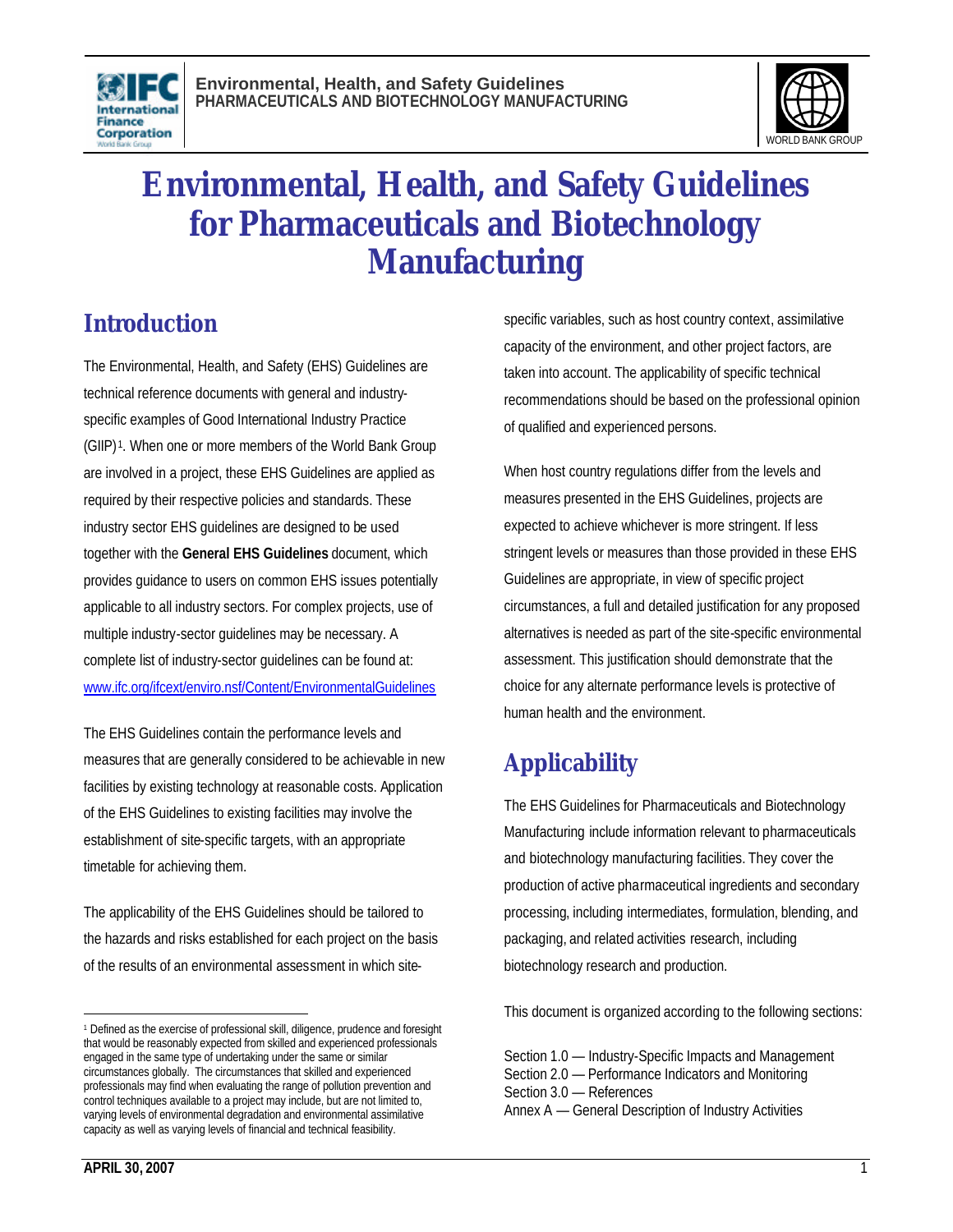



# **1.0 Industry-Specific Impacts and Management**

The following section provides a summary of EHS issues associated with pharmaceuticals and biotechnology manufacturing, along with recommendations for their management. Recommendations for the management of EHS issues common to most large industrial facilities during the construction and decommissioning phase(s) are provided in the **General EHS Guidelines**.

## **1.1 Environmental**

The following environmental issues should be considered as part of a comprehensive assessment and management program that addresses project-specific risks and potential impacts. Potential environmental issues associated with pharmaceuticals and biotechnology manufacturing projects include the following:

- Air emissions
- **Wastewater**
- Solid and hazardous wastes
- Hazardous materials
- Threats to biodiversity
- **Bioethics**

### **Air Emissions**

Volatile organic compounds, acid gases, and particulates may be emitted during pharmaceuticals and biotechnology manufacturing facilities from both point sources and fugitive emissions. Greenhouse gas emissions are also of significance.

### *Volatile Organic Compounds*

Chemical synthesis and extraction are the manufacturing phases responsible for significant emissions of volatile organic compounds (VOCs). In primary pharmaceutical manufacturing, VOC emissions are generated from reactor vents, filtering systems in the separation process, solvent vapors from

purification tanks and dryers (including loading and unloading operations), fugitive emissions from valves, tanks, pumps, and other equipment (e.g., centrifuges), solvents and other VOCs related to extraction chemicals in natural product extraction, prefermentation and fermentation solvents, and wastewater collection and treatment units.

VOC emissions from secondary pharmaceutical manufacturing may be generated from mixing, compounding, granulation, and formulation (e.g. use of ethanol or isopropyl alcohol), from operations involving the use of solvents (e.g. granulation) or alcoholic solutions (e.g. tablet coating), and from aerosol manufacturing processes.

Solvent and VOC emission prevention and minimization measures include the following:

- Reducing or substituting the use of solvents and other materials which have a high VOC content, and substitution with products that have lower volatilities, and switching to aqueous-based coating films and aqueous-based cleaning solutions<sup>2</sup> ;
- Implementation of VOC leak prevention and control strategies from operating equipment as described in the **General EHS Guidelines** (Air Emissions and Ambient Air Quality: Fugitive Sources);
- Implementation of VOC loss prevention and control strategies in open vats and mixing processes as described in the **General EHS Guidelines**, including installation of process condensers after the process equipment to support a vapor-to-liquid phase change and to recover solvents. Process condensers include distillation and reflux

 $\overline{a}$ 2 Solvent selection is a key consideration in process development. For instance, ethyl acetate, alcohols and acetone are preferable to more toxic solvents such as benzene, chloroform and trichloroethylene. An example of a solvent selection guide is provided in the EU IPPC BREF on Organic Fine Chemicals (Section 4.1.3). Solvent substitution may be the subject of strict regulatory requirements.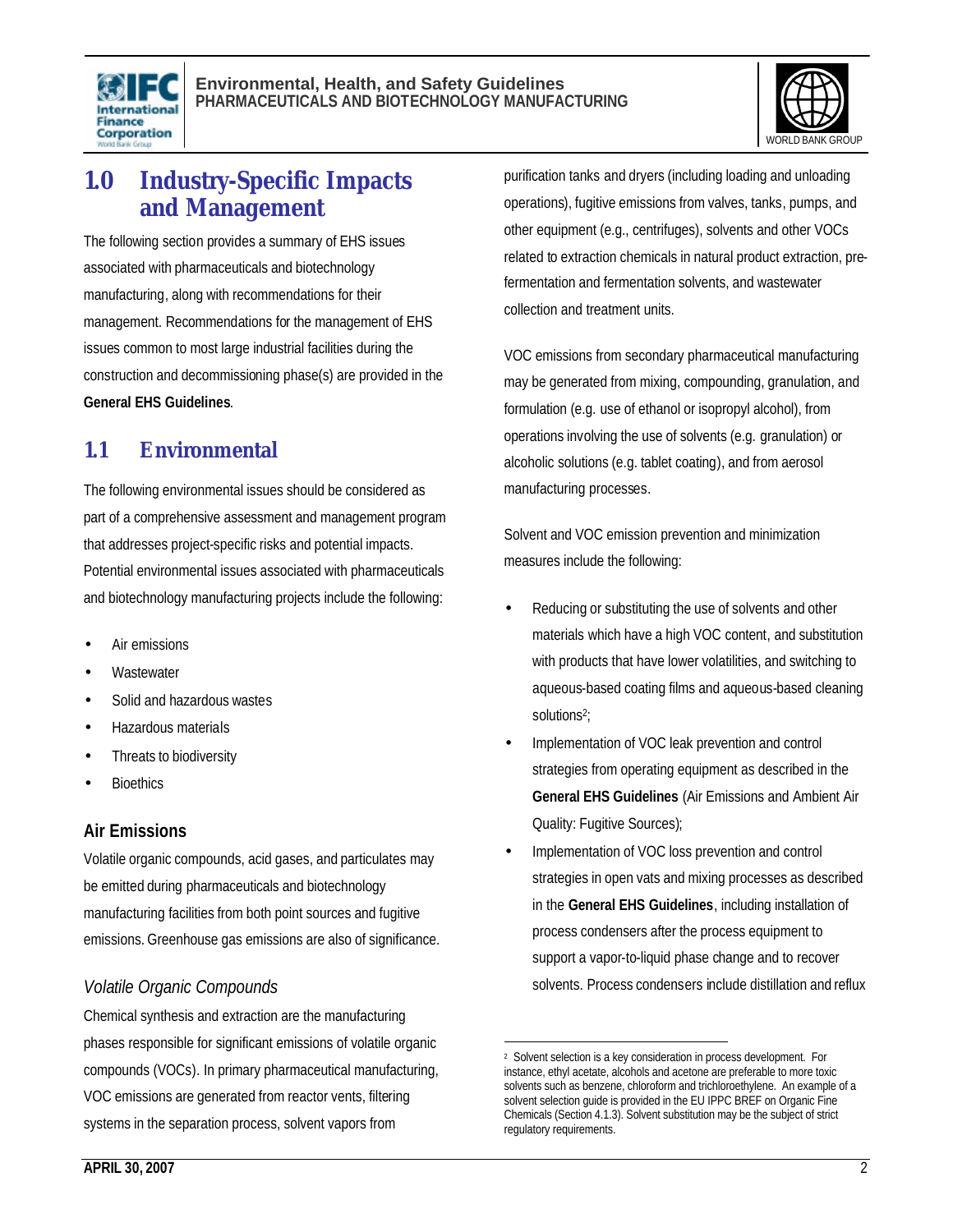



condensers, condensers before vacuum sources, and condensers used in stripping and flashing operations;

- Reduction of equipment operating temperatures, where possible;
- For drying operations, adoption of closed circuits under a nitrogen atmosphere;
- Use of closed-loop liquid and gas collection equipment for cleaning of reactors and other equipment.

VOCs should be collected in local exhaust ventilation hoods for subsequent control of point and fugitive emissions. VOC emissions extraction and controls, especially from fermentation processes, may also reduce nuisance odors. Recommended VOC emissions control measures include the following:

- Venting of emissions from sterilization chambers into control devices such as carbon adsorption or catalytic converters;
- Condensation and distillation of solvents emitted from reactors or distillation units. Possible installation of cryogenic condensers, reducing the gas stream temperature below dew point to achieve higher VOC recovery efficiencies;<sup>3</sup>
- Installation of wet scrubbers (or gas absorbers), which may remove VOCs as well as other gaseous pollutants from a gas stream, <sup>4</sup> and addition of hypochlorite to the scrubber in order to reduce emissions of nuisance odors;
- Installation of activated carbon adsorption or destructive control devises such as thermal oxidation / incineration, catalytic incinerators, enclosed oxidizing flares, or other

methods described in further detail in the **General EHS Guidelines**.

### *Particulate Matter*

Particulates consisting of manufactured or in-process product can be emitted from bulk (e.g. fermentation) and secondary manufacturing. The most common sources of particulates include milling, mixing, compounding, formulation, tableting, and packaging. Recommended particulate matter management strategies include:

- Collection with air filtration units and recycling of particulate matter into the formulation process (e.g. tablet dust), depending on batch record requirements and on process characteristics;
- Installation of dedicated filtration systems (sometimes double stages of filtration) in granulation equipment. An abatement room should be also provided where the particulate is removed from the air, decreasing flow speed;
- Installation of high efficiency particulate air (HEPA) filters in the heating, ventilating and air conditioning (HVAC) systems to control particulate matter emissions internally and externally as well as to prevent indoor crosscontamination. Air ducts should be segregated to prevent air cross-contamination from different processes and to ease the air stream treatment;
- Collection of particulates through air filtration units, typically baghouse / fabric filters;
- Depending on the volume of emissions and prevailing size of particulate matter, additional particulate emissions control methods should be considered, such as wet scrubbing and wet electrostatic precipitators, especially after combustion / thermal oxidation treatments.

### *Combustion Source Emissions*

Exhaust gas emissions produced by the combustion of gas or diesel in turbines, boilers, compressors, pumps and other

l <sup>3</sup> Cryogenic condensers allow higher removal efficiency (up to 99 percent) than traditional condensers, but they have higher energy requirements. 4 Scrubbers may consist of packed towers, plate or tray towers, venturi scrubbers and spray towers. These options are best applied to highly watersoluble VOCs (e.g., alcohols). Water, caustic, and acidic scrubbers are widely used for organic and inorganic gas emission abatement. Acid gas emissions are controlled through water and caustic scrubbing systems (often several scrubbers in series). Scrubbers create a wastewater stream requiring further treatment.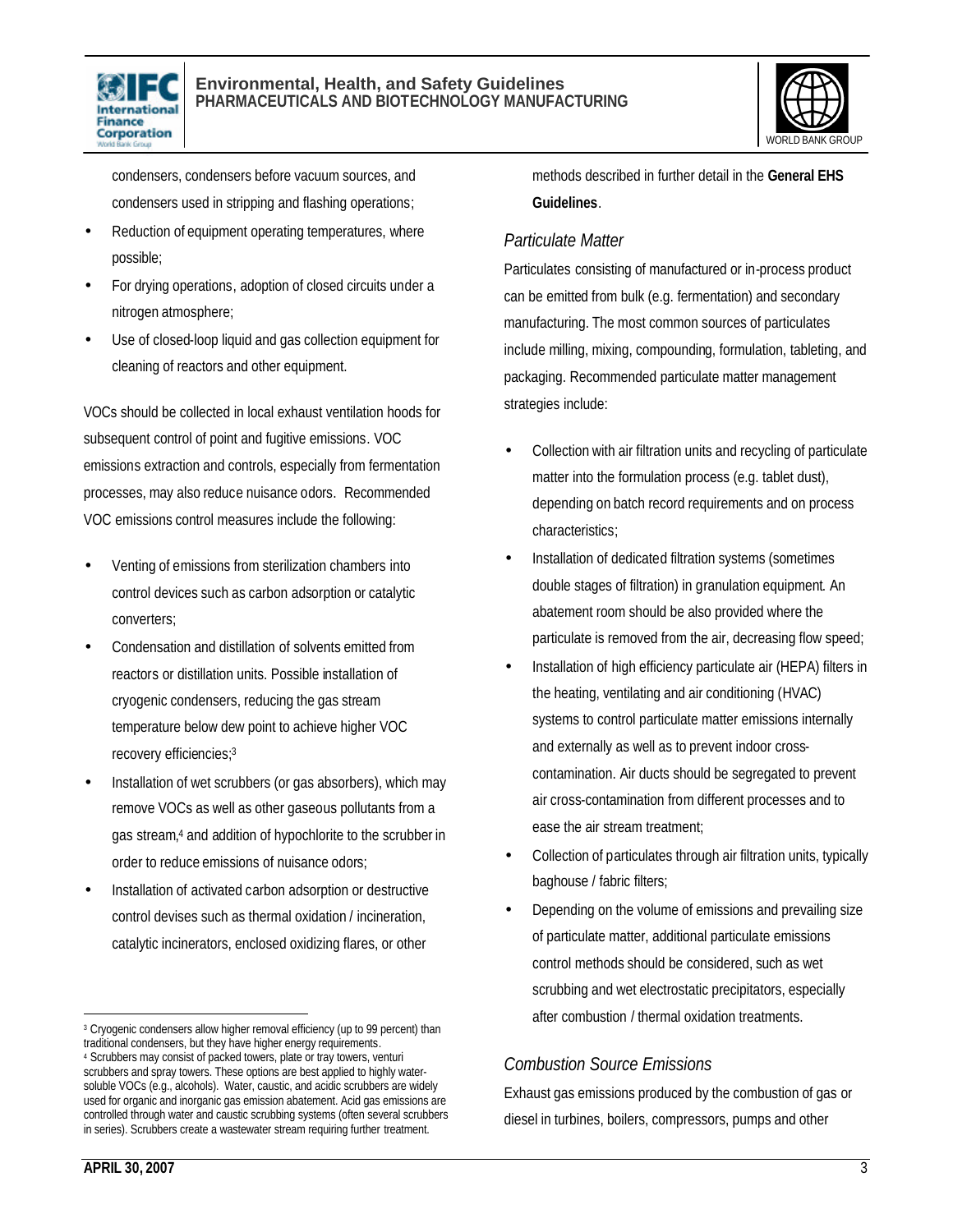



engines for power and heat generation, are a significant source of air emissions from pharmaceuticals and biotechnology manufacturing facilities. Guidance for the management of small combustion source emissions with a capacity of up to 50 megawatt thermal (MWth), including air emission standards for exhaust emissions, is provided in the **General EHS Guidelines**.

### *Odors*

The main source of odor emissions is typically associated with fermentation activities. Recommended odor management strategies include:

- Considering the location of new facilities, taking into account proper distances to neighbors and the propagation of odors;
- Post-combustion of venting gases;
- Use of exhaust stack heights that are consistent with practices as described in the **General EHS Guidelines**;
- Use of wet scrubbers to remove odors with a high affinity to water;
- Condensation of vapors combined with scrubbers.

### **Wastewater**

#### *Industrial Process Wastewater*

Wastewater streams in pharmaceuticals and biotechnology manufacturing depend on the specific process and may include: chemical reactions streams; product wash water; spent acid and caustic streams; condensed steam from sterilization and strippers; air pollution control scrubber blowdowns; equipment and facility wash water; and clean-in-place wastewater.

The main conventional pollutants of concern in these wastewater streams from primary manufacturing (e.g. fermentation, chemical synthesis, crystallization, purification, and biological / natural extraction) are parameters such as biochemical oxygen demand (BOD), chemical oxygen demand (COD), total suspended solids (TSS), ammonia, toxicity, biodegradability, and pH. Other chemical compounds may also be present including, but not limited to, solvents (e.g. methanol, ethanol, acetone, isopropanol, and methyl-ethyl ketone), organic acids (e.g. acetic acid, formic acid), organic halides, inorganic acids, ammonia, cyanide, toluene, and active pharmaceutical ingredients (API).

Recommended source reduction measures include:

- Material substitution, especially adoption of biodegradable water-based materials for organic solvent based materials (e.g. in tablet coating);
- Condensation and separation processes to recover used solvents and aqueous ammonia, including:
	- o Low-boiling compounds from wastewater stream by fractioned distillation
	- o Volatile compounds from wastewater stream by inert gas stripping and condensation
	- o Solvent extraction of organic compounds (e.g. high or refractory halogenated compounds and high COD loads)
- Combination of solvent waste streams to optimize treatment.

### *Process Wastewater Treatment*

Techniques for treating industrial process wastewater in this sector include source segregation and pretreatment of concentrated wastewater streams, especially those associated with active ingredients. Typical wastewater treatment steps include: grease traps, skimmers, dissolved air floatation or oil water separators for separation of oils and floatable solids; filtration for separation of filterable solids; flow and load equalization; sedimentation for suspended solids reduction using clarifiers; biological treatment, typically aerobic treatment, for reduction of soluble organic matter (BOD); biological nutrient removal for reduction in nitrogen and phosphorus; chlorination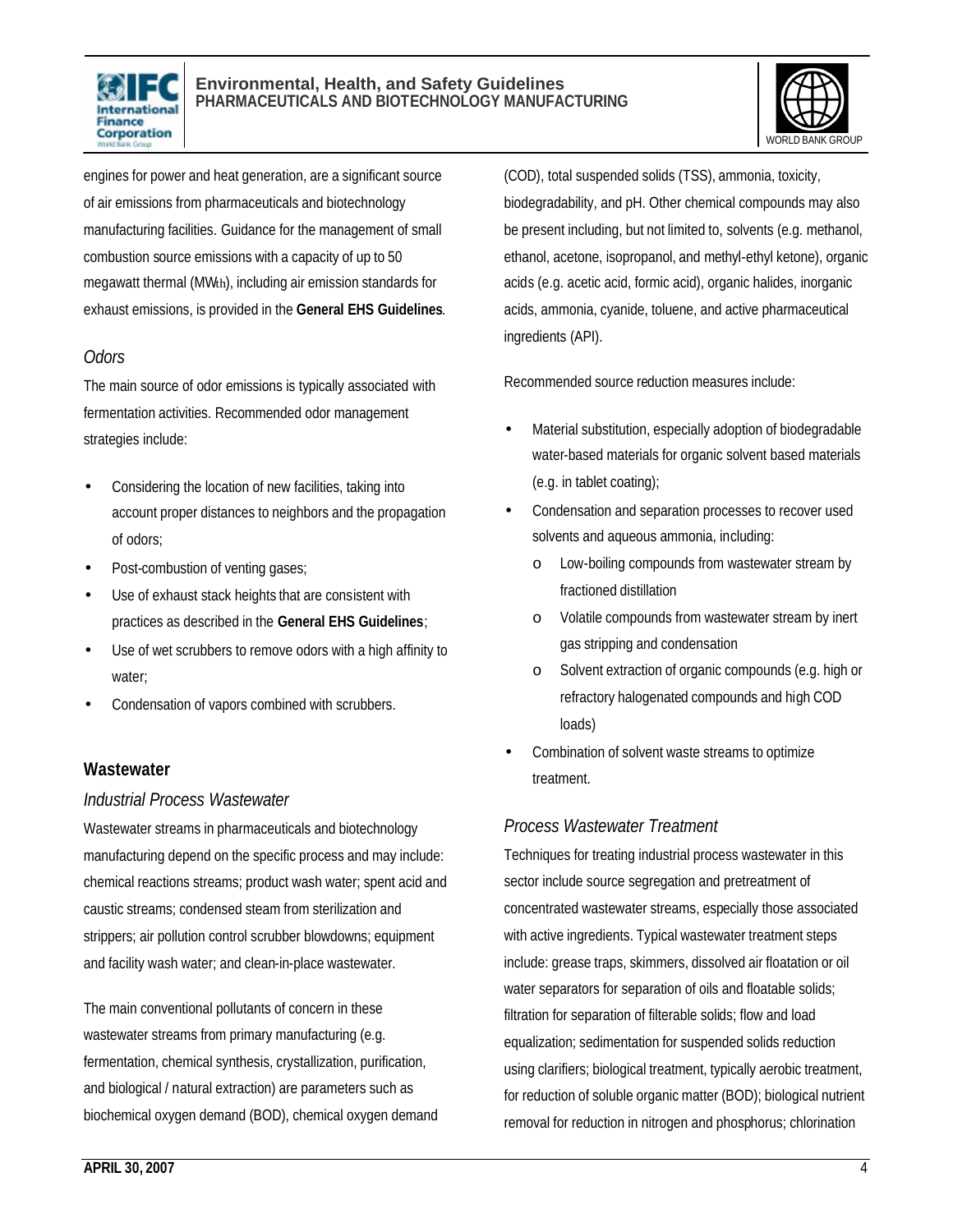



of effluent when disinfection is required; dewatering and disposal of residuals in designated hazardous waste landfills. Additional engineering controls may be required for (i) containment and treatment of volatile organics stripped from various unit operations in the wastewater treatment system, (ii)advanced metals removal using membrane filtration or other physical/chemical treatment technologies, (iii) removal of recalcitrant organics and active ingredients using activated carbon or advanced chemical oxidation, (iii) residual color removal using adsorption or chemical oxidation, (iv) reduction in effluent toxicity using appropriate technology (such as reverse osmosis, ion exchange, activated carbon, etc.), (v) reduction in TDS in the effluent using reverse osmosis or evaporation, and (vi) containment and neutralization of nuisance odors.

Management of industrial wastewater and examples of treatment approaches are discussed in the **General EHS Guidelines**. Through use of these technologies and good practice techniques for wastewater management, facilities should meet the Guideline Values for wastewater discharge as indicated in the relevant table of Section 2 of this industry sector document.

### *Other Wastewater Streams & Water Consumption*

Guidance on the management of non-contaminated wastewater from utility operations, non-contaminated stormwater, and sanitary sewage is provided in the **General EHS Guidelines**. Contaminated streams should be routed to the treatment system for industrial process wastewater. Recommendations to reduce water consumption, especially where it may be a limited natural resource, are provided in the **General EHS Guidelines**.

### **Solid and Hazardous Wastes**

#### *Hazardous Waste*

Bulk manufacturing processes in the pharmaceutical industry are typically characterized by a low ratio of finished products to raw material resulting in significant quantities of residual waste, especially during fermentation and natural product extraction. Chemical synthesis processing generates wastes containing spent solvents, reactants, spent acids, bases, aqueous or solvent liquors, still bottoms, cyanides and metal wastes in liquid or slurry form, as well as filter cakes which may contain inorganic salts, organic by-products and metal complexes. Fermentation processes may generate spent solids, intermediates, residual products and filter cakes containing mycelia, filter media, and small amounts of nutrients. Other sources of hazardous or potentially hazardous wastes may include raw materials packaging waste, used air filter media, offspec and expired products, laboratory wastes, sludge from the wastewater treatment process, and collected particulate from air pollution control systems.

Recommended pollution prevention and control measures include:

- Waste reduction by material substitution (e.g. use of water based solvents, etc.);
- Process modifications (e.g. continuous rather than batch operations to reduce spillage and other material losses);
- Spent solvent recycling and reuse, through distillation, evaporation, decantation, centrifugation and filtration;
- Other potential recovery options should be investigated, including inorganic salts recovery from chemical liquors produced during organic synthesis operations, high organic matter materials from biological extraction, and filter cakes from fermentation<sup>5</sup>;
- Potentially pathogenic waste from biotechnology manufacturing should be inactivated through sterilization or chemical treatment before final disposal.

 $\overline{a}$ <sup>5</sup> Solid wastes from fermentation (e.g., mycelia) may be added to animal feeds as a nutritional supplement or as soil conditioners and fertilizers.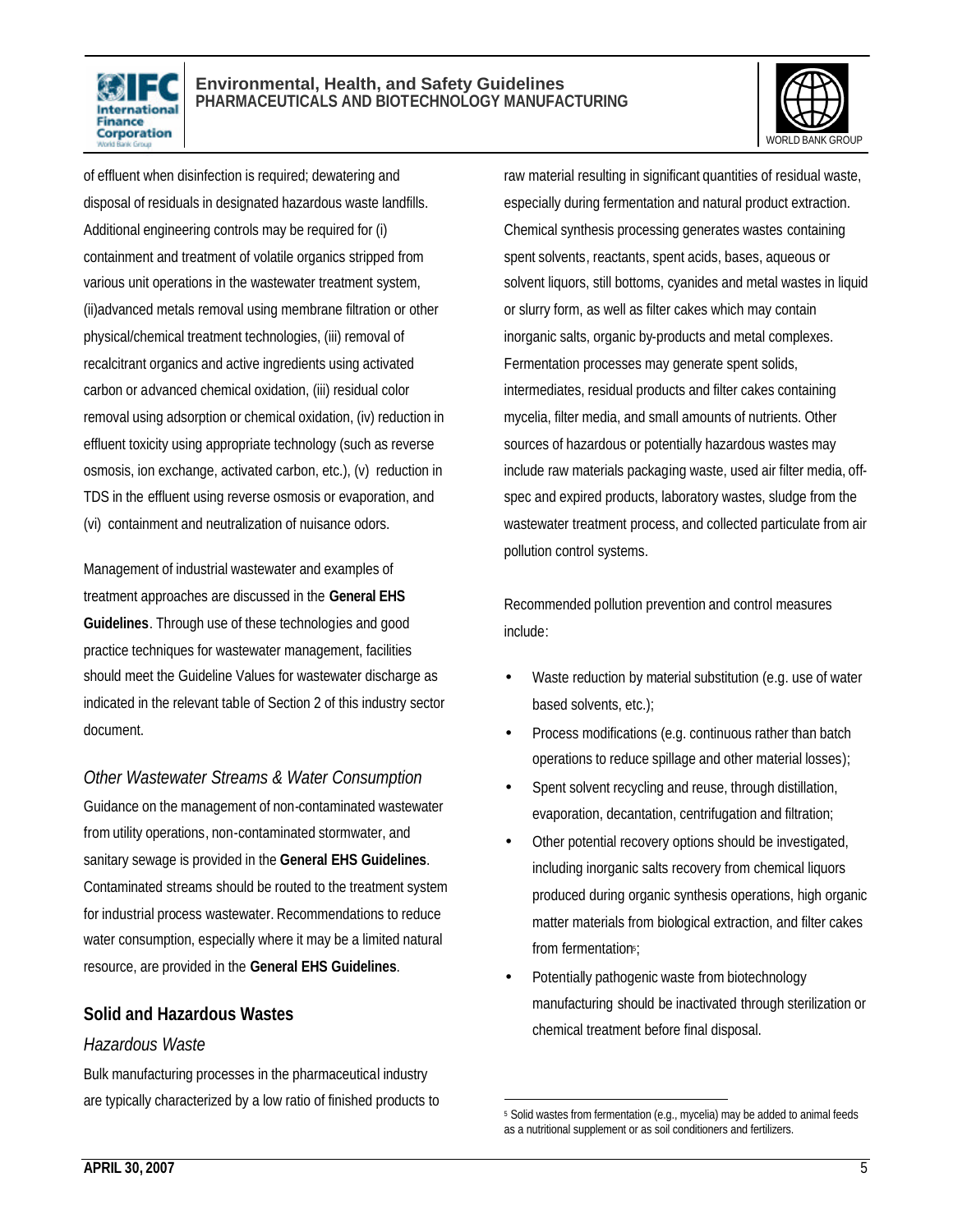



Hazardous and non-hazardous industrial wastes should be stored, transported, and managed as described in the relevant sections of the **General EHS Guidelines**.

### **Hazardous Materials Management**

Pharmaceutical and biotechnology manufacturing plants should assess the risks associated with the use and handling of hazardous materials and implement practices to prevent and minimize such risks. As indicated in the **General EHS Guidelines**, the application of these management practices should be documented in a written Hazardous Materials Management Plan. The purpose of this plan is to establish and implement a systematic set of preventive actions against accidental releases of substances that can cause serious harm to the environment, and to health and safety or workers and the public from short-term exposures and to mitigate the severity of releases that do occur.

In establishing the hazardous material management plan<sup>6</sup>, facilities should:

- Conduct a Hazard Assessment considering accident history in the last five years, worst case scenario, and alternative release analysis;
- Identify and implement management procedures including process safety, training, management of change, incident investigation, employee participation, contractor training and oversight;
- Implement prevention measures including process hazard analysis, operating procedures, mechanical integrity, prestart review, work permit, and compliance audits;
- Develop and implement an Emergency Response Program including emergency response procedures, emergency equipment, training, review and updates.

## **Threats to Biodiversity** *Bioprospecting*

The process of collection of genetic resources (bioprospecting), which may be part of certain pharmaceutical or biotechnology projects, may include access to different types of habitats. In addition to the potential for negative impacts to the biodiversity of these habitats, which may also depend on the physical nature of the collection activities and the types of genetic material involved, bioprospecting may also raise issue about the rights of local communities to consent in the use or to a share in the benefits of the commercialization of their cultural heritage or the genetic resources extracted.

Recommended management practices include:

- Avoiding or minimizing harm to biodiversity in compliance with applicable legal requirements;
- Development and application of bioprospecting procedures that are consistent with internationally recognized standards and guidelines, including aspects of:7,8
	- Coordination with representatives from the National Focal Point<sup>9</sup> prior to the undertaking of bioprospecting activities to identify national and local requirements,
	- o Obtaining Prior Informed Consent (PIC) from the State which is party to the Convention on Biological Diversity (CBD) in material screened for genetic use according to the basic principle of the CBD, and
	- o Development and implementation of contracting agreements for the sharing of benefits arising from the

 $\overline{a}$ 

<sup>1</sup> 7 Examples of internationally recognized guidelines include the Bonn Guidelines on Access to Genetic Resources and Fair and Equitable Sharing of the Benefits Arising out of their Utilization published by the Secretariat of the Convention on Biological Diversity (CBD, 2002) and the Akwe: Kon Guidelines applicable to the conduct of cultural, environmental, and social assessments (also published by the Secretariat of the CBD, 2004).

<sup>&</sup>lt;sup>8</sup> Examples of procedures developed by the private sector include the Guidelines for BIO Members Engaging in Bioprospecting published by the Biotechnology Industry Organization (BIO), Washington DC. (2006). 9 As per Convention on Biological Diversity.

<sup>6</sup> See IFC Hazardous Waste Management Manual.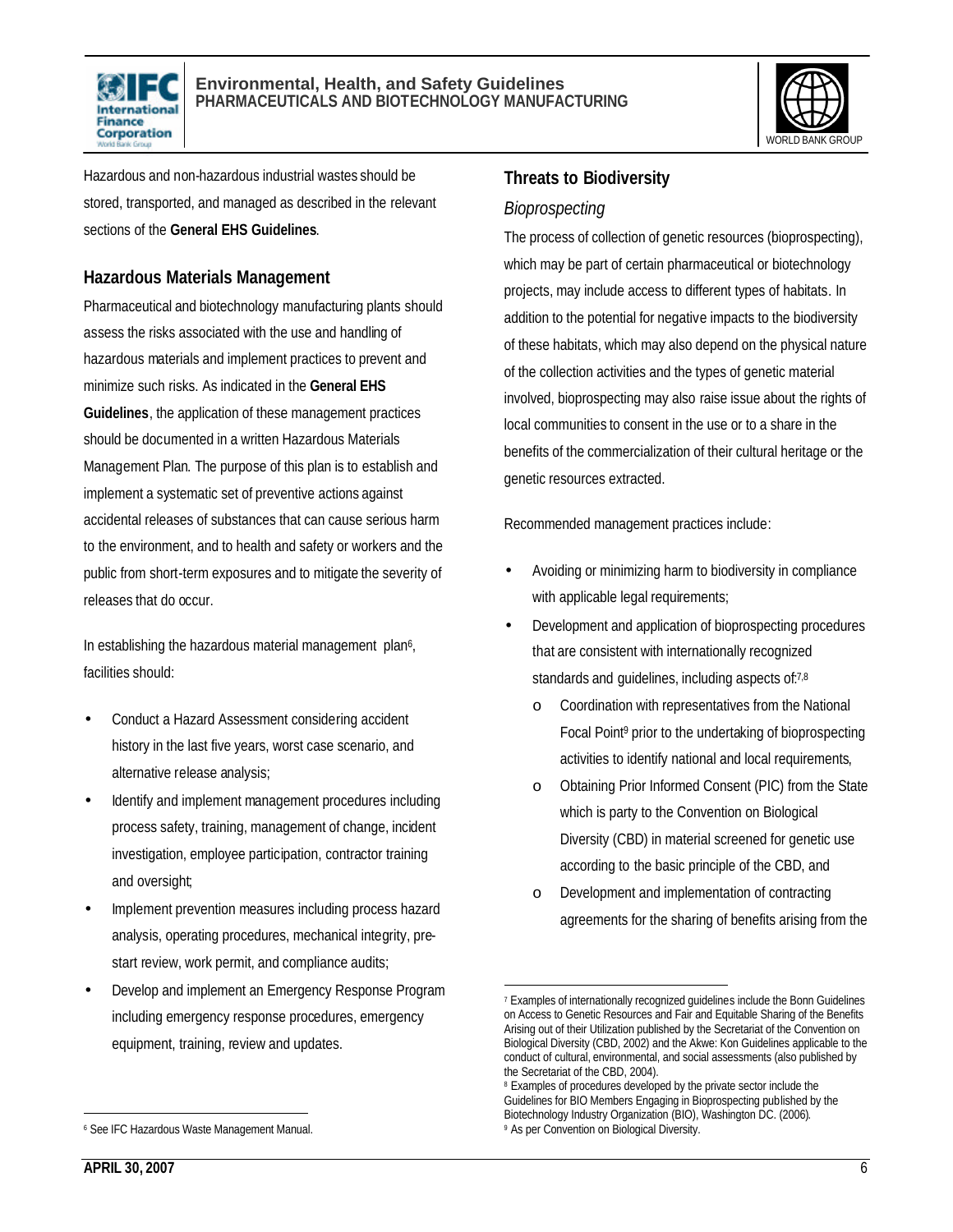



development and commercialization of genetic resources.

### *Biosafety*

For projects or facilities involved in research, manufacture, or trading of living modified organisms, the risks associated with their production, handling, storage, transport, and use may include threats to biological diversity due to the controlled or uncontrolled release of the organism into the environment.

Recommended biosafety management practices include:

- Development of a risk-based approach to the identification of key control points in the process cycle, including in-plant handling, off-site transport, and use of modified organisms. <sup>10</sup> The assessment should cover the processes used and potential releases (including living modified organisms as discussed in Annex III of the Cartagena Protocol on Biosafety to the Convention on Biological Diversity) on the conservation and sustainable use of biological diversity, taking also into account risks to human health;<sup>11</sup>
- Implementation of in-plant and transport safety measures including specialized training of personnel, primary containment (e.g. containment barriers) and secondary containment (e.g. airlocks, differential pressure, exhaust air filters and treatment of contaminated material and wastes)12, and equipment and personnel decontamination procedures;

http://www.aphis.usda.gov/brs/biosafety.html

- Preparation and implementation of Transportation Safety Plans specific to the type of organism being handled and consistent with the objectives of applicable international conventions and treaties; 13,14
- Implementation of risk-management measures for controlled releases applicable to the specific organism including, as appropriate, training of those involved, monitoring of the activity, controlling access to the site, and application of isolation methods.<sup>15</sup>

### **Bioethics**

The ethical issues faced by the pharmaceutical or biotechnology industry are potentially complex and depend significantly on the activity of the company. These issues may include the development of genetically modified foods; gene therapy experiments and stem cell research; human participant trials; animal testing; handling of genetic information; sale of genetic and biological samples; and the creation of transgenic animals, among others. 16

Recommended bioethics management approaches include:

• Well established ethics mechanisms including management commitment; dedicated internal ethics personnel; access and use of external expertise (e.g. consultants and advisory boards); internal training and accountability mechanisms; communications programs to engage with suppliers and external stakeholders; and evaluation and reporting mechanisms; 17

 $\overline{a}$ <sup>10</sup> Examples of risk assessment methodologies include Annex III of the Cartagena Protocol on Biosafety to the Convention on Biological Diversity; the UNEP International Technical Guidelines for Safety in Biotechnology; and the United States Department of Agriculture, Animal and Plant Health Inspection Service (APHIS) and the related International Biosafety Protocol website, available at :http://www.aphis.usda.gov/brs/international\_biosafety.html as well as the Biotechnology Regulatory Services website, available at: http://www.aphis.usda.gov/biotechnology/about.shtml and

<sup>&</sup>lt;sup>11</sup> The risk assessment should consider the controlled or potentially accidental nature of the environmental release of an organism.

<sup>&</sup>lt;sup>12</sup> Classification and description of biosafety containment levels are provided by international organizations, such as the World Health Organization (WHO), and

 $\overline{a}$ national institutes, such as the US Centers for Disease Control and Prevention (CDC) and US National Institutes of Health (NIH).

<sup>&</sup>lt;sup>13</sup> Cartagena Protocol on Biosafety to the UN Convention on Biological Diversity.

<sup>14</sup> Examples of biosafety good practices can be found in the UN

Recommendation on the Transport of Dangerous Goods (Orange Book). 15 Examples of management practices applicable to controlled releases of plants, animals, and micro-organisms can be found in Annex 5 of the UNEP International Technical Guidelines for Safety in Biotechnology.

<sup>16</sup> Mackie, et al. (2006)

<sup>17</sup> Ibid.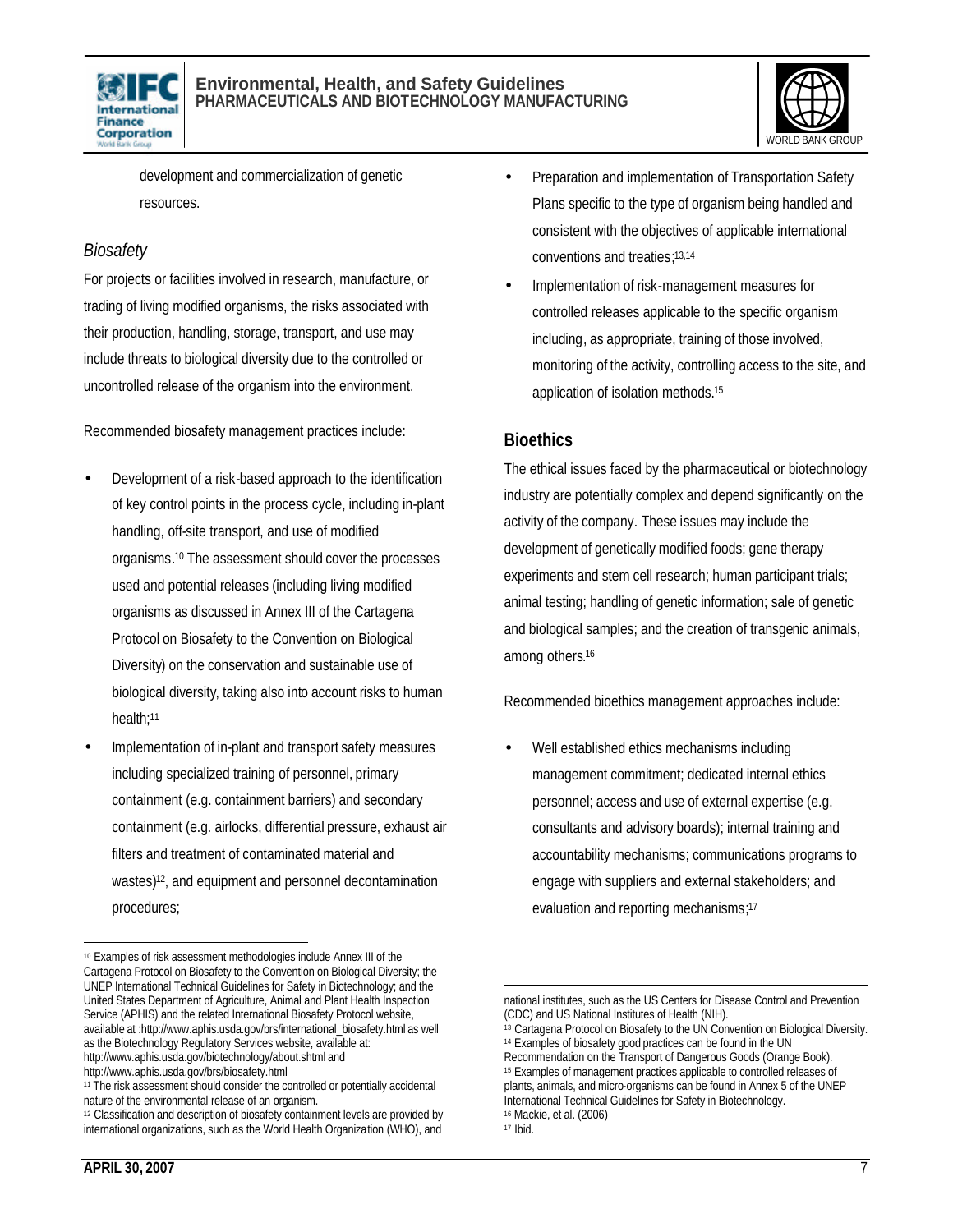



- Adherence to internationally accepted ethical principles applicable to genetic research, clinical trials involving human participants, and any other activities with critical bioethical issues; 18
- The use of animals for experimental and scientific purposes should be conducted according to industry good practice which includes reduction of the numbers of animals used in each study to the absolute minimum necessary to obtain valid results and refinement of the use of research animals to use less painful or the least invasive procedures whenever possible. 19,20 Animal breeding, husbandry, and care facilities of the company or its suppliers should be designed and operated according to internationally certifiable methodologies.<sup>21</sup>

## **1.2 Occupational Health and Safety**

Facility-specific occupational health and safety hazards should be identified based on job safety analysis or comprehensive hazard or risk assessment using established methodologies such as a hazard identification study [HAZID], hazard and operability study [HAZOP], or a scenario-based risk assessment [ORA].

As a general approach, health and safety management planning should include the adoption of a systematic and structured

system for prevention and control of physical, chemical, biological, and radiological health and safety hazards described in the **General EHS Guidelines**.

The occupational health and safety issues that may occur during the construction and decommissioning pharmaceutical and biotechnology manufacturing facilities are similar to those of other industrial facilities, and their management is discussed in the **General EHS Guidelines**. The most significant occupational health and safety hazards occur during the operational phase of pharmaceutical and biotechnology facilities and primarily include the following:

- Heat hazards
- Chemical hazards including fire and explosions
- Pathogenic and biological hazards
- Radiological hazards
- Noise
- Process safety

#### **Heat**

The use of large volumes of pressurized steam and hot water are typically associated with fermentation and with compounding operations representing potential for burns due to exposure to steam or direct contact with hot surfaces as well as heat exhaustion. Recommended management practices include:

- Steam and thermal fluid pipelines should be insulated, marked, and regularly inspected;
- Steam vents and pressure release valves should be directed away from areas where workers have access;
- High temperature areas of presses should be screened to prevent ingress of body parts.

Recommended management practices to avoid heat exhaustion are presented in the **General EHS Guidelines** (Occupational Health and Safety).

 $\overline{a}$ 

<sup>18</sup> Examples include the Universal Declaration on Bioethics and Human Rights and more specifically publications by specialized entities such as the International Bioethics Committee (IBC, http://portal.unesco.org); US National Bioethics Advisory Commission (http://www.bioethics.gov/); and the Biotechnology Industry Organization Statement of Ethical Principles (http://www.bio.org/).

<sup>&</sup>lt;sup>19</sup> An example of this approach is the United States Department of Agriculture's Three R Concept, which includes "Reduction, Refinement, and Replacement" (National Agricultural Library (http://awic.nal.usda.gov)). It should be noted that "replacement" (consisting of the replacement of animal experiments with nonanimal experiments such as mathematical models, computer simulations, and in vitro biological systems) is often considered a long term goal given the current lack of technological feasibility.

<sup>20</sup> See also European Union Directive 86/609/EC on protection of animals used for experimental and other scientific purposes as well as the Guide for the Care and Use of Laboratory Animals (Institute for Laboratory Animal Research, 1996). <sup>21</sup> Animal handling methods should be certifiable according to requirements of international accreditation bodies such as Association for Assessment and Accreditation of Laboratory Animal Care International (http://www.aaalac.org/).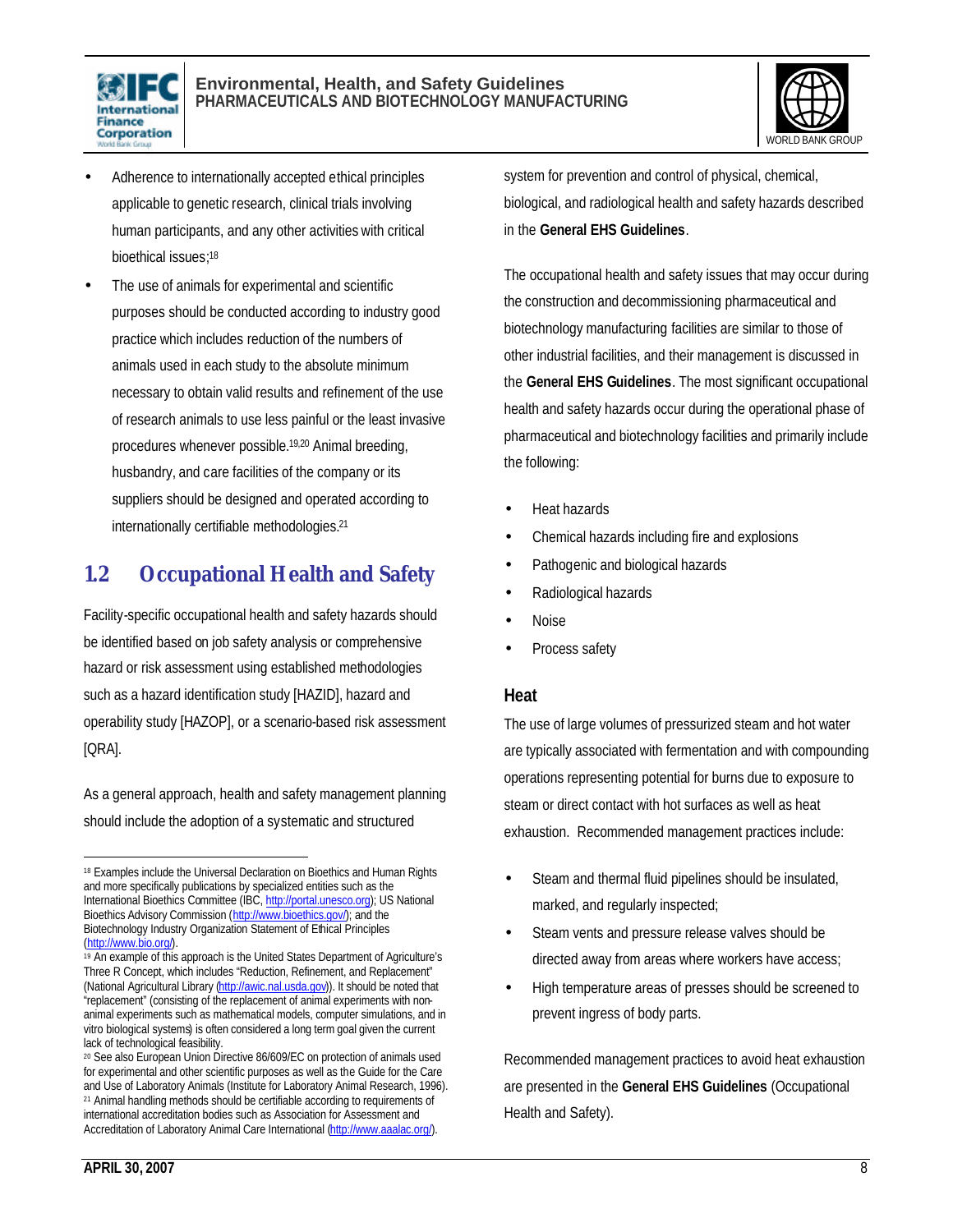



### **Chemicals**

The risk of occupational exposure to chemicals in pharmaceutical and biotechnology manufacturing activities are potentially complex. Among the most common types of chemicals and exposure routes is the inhalation of volatile organic compounds (VOCs) from recovery, isolation, and extraction activities; from handling of wet cakes in drying operations; during wet granulation, compounding, and coating operations; from uncontained filtration equipment; and from fugitive emissions for leaking pumps, valves, and manifold stations (e.g. during extraction and purification steps). Additional sources of inhalation exposures include chemical synthesis and extraction operations and sterilization activities (e.g. germicides such as formaldehyde and glutaraldehyde, and sterilization gases such as ethylene oxide) as well as exposure to synthetic hormones and other endocrine disrupters. In secondary pharmaceuticals manufacturing, workers may be exposed to airborne dusts during dispensing, drying, milling, and mixing operations.

Potential inhalation exposures to chemicals emissions during routine plant operations should be managed based on the results of a job safety analysis and industrial hygiene survey and according to the occupational health and safety guidance provided in the **General EHS Guidelines.** Protection measures include worker training, work permit systems, use of personal protective equipment (PPE), and toxic gas detection systems with alarms. Additional recommended measures include:

- Use of partitioned workplace areas with good dilution ventilation and / or differential air pressures;
- When toxic materials are handled, laminar ventilation hoods or isolation devices should be installed;
- Manufacturing areas should be equipped with suitable heating ventilation and air conditioning (HVAC) <sup>22</sup> systems designed according to current Good Manufacturing Practice (cGMP) protocols, including use of high efficiency particulate air (HEPA) filters in ventilation systems, particularly in sterile product manufacturing areas;
- Use of gravity charging from enclosed containers and vacuum, pressure, and pumping systems during charging and discharging operations to minimize fugitive emissions;
- Use of local exhaust ventilation (LEV) with flanged inlets to capture fugitive dusts and vapors released at open transfer points;
- Conducting liquid transfer, liquid separation, solid and liquid filtration, granulation, drying, milling, blending, and compression in work areas with good dilution and LEV;
- Enclosing of granulators, dryers, mills, and blenders, and venting to air-control devices;
- Use of dust and solvent containment systems in tablet presses, tablet-coating equipment, and capsule-filling machines. Tablet-coating equipment should be vented to VOC emission control devices;
- Whenever possible, less hazardous agents should be selected in all processes (e.g. alcohols and ammonium compounds in sterilization processes);
- Sterilization vessels should be located in separate areas with remote instrument and control systems, nonrecirculated air, and LEV to extract toxic gas emissions. Gas sterilization chambers should be evacuated under vacuum and purged with air to minimize fugitive workplace emissions before sterilized goods are removed;
- Use vacuuming equipment with HEPA filters and wet mopping instead of dry sweeping and blowing of solids with compressed air.

 $\overline{a}$ <sup>22</sup> HVAC systems should be designed to meet product protection, occupational health and safety, and environmental protection needs. Air conditioning systems should be designed to include filtration of air.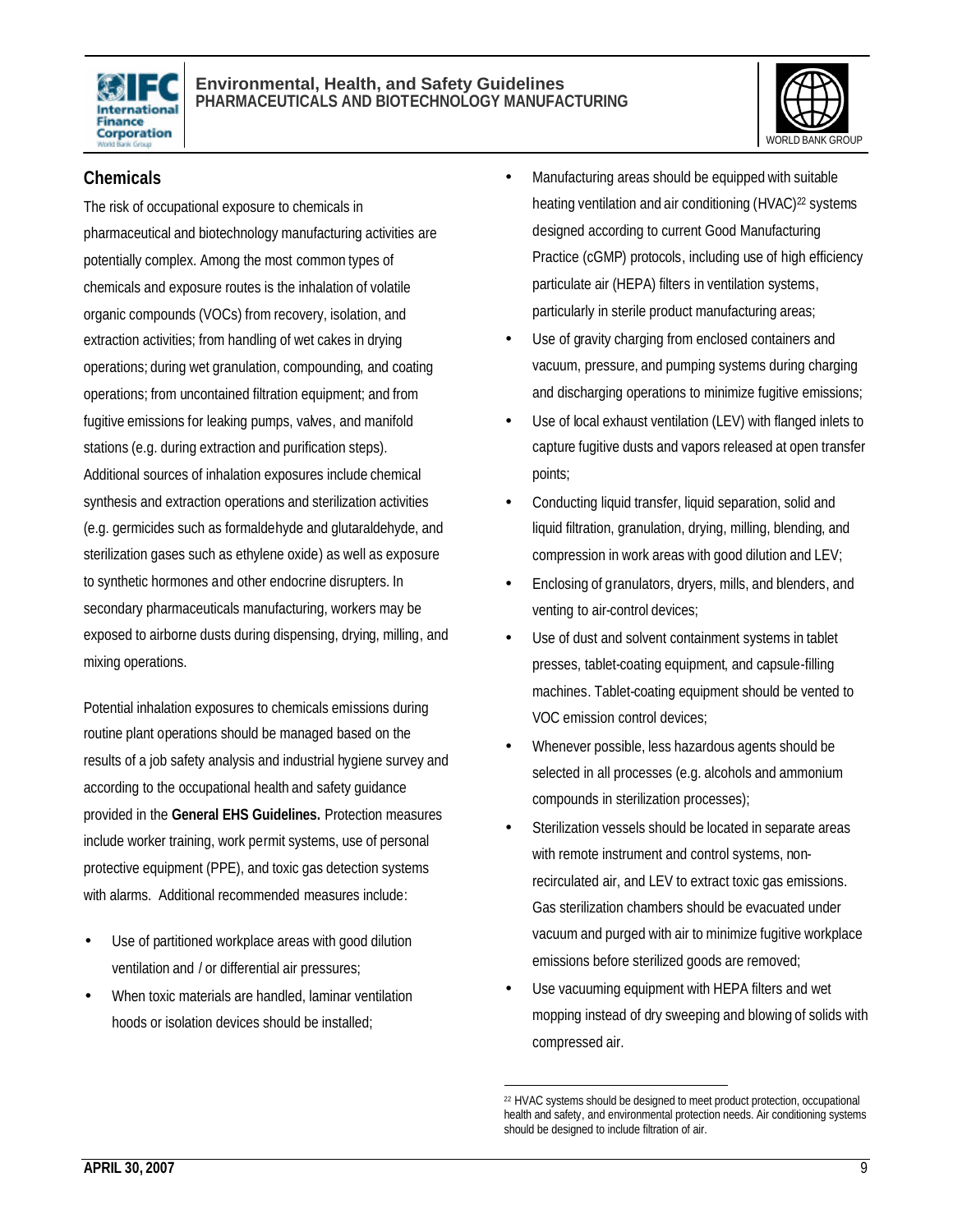



### *Fire and Explosions*

Fire and explosion hazards may arise during solvent extractions. Organic synthesis reactions may also create major process safety risks from highly hazardous materials, fire, explosion, or uncontrolled chemical reactions, which should be controlled through process safety engineering and control.

Secondary pharmaceuticals manufacturing operations (e.g. granulation, mixing, compounding and drying) also use flammable liquids, with the potential to create flammable or explosive atmospheres. In addition, some pharmaceutical dusts are highly explosive. Recommended management practices are presented in the **General EHS Guidelines**.

### **Pathogenic and Biological Hazards**

Exposure to pathogens may occur during isolation and growth of micro-organisms in laboratory and in fermentation processes. Recommended management practices are presented in the **General EHS Guidelines**.

### **Radiological Hazards**

Research and development operations may include the use of radiological materials which should be managed to prevent and control worker exposures according to licensing requirements. Additional guidance on the management of radiological hazards is proved in the **General EHS Guidelines**.

### **Noise**

High noise levels may be reached in some pharmaceuticals and biotechnology manufacturing areas (e.g. chemical synthesis facilities). High sound levels may be generated by manufacturing equipment and utilities (e.g. compressed air, vacuum sources, and ventilation systems). Industry-specific hazards are related to the typical enclosed design of pharmaceutical and biotechnology workplace modules, where personnel are often operating close to equipment during manufacturing and packaging operations. Recommended

management practices to prevent and control occupational exposures to noise are presented in the **General EHS Guidelines**.

### **Process Safety**

Process safety programs should be implemented, due to industry-specific characteristics, including complex chemical reactions, use of hazardous materials (e.g., toxic and reactive materials, and flammable or explosive compounds) and multistep reactions. Process safety management includes the following actions:

- Physical hazard testing of materials and reactions;
- Hazard analysis studies to review the process chemistry and engineering practices, including thermodynamics and kinetics;
- Examination of preventive maintenance and mechanical integrity of the process equipment and utilities;
- Worker training; and
- Development of operating instructions and emergency response procedures.

# **1.3 Community Health and Safety**

The most significant community health and safety hazards associated with pharmaceutical and biotechnology manufacturing facilities occur during the operation phase and may include the threat from major accidents related to the aforementioned fires and explosions at the facility and potential accidental releases of finished products during their transport outside of the processing facility. Guidance for the management of these issues is presented under Major Hazards below and in the **General EHS Guidelines** including the sections on: Traffic Safety; Transport of Hazardous Materials; and Emergency Preparedness and Response.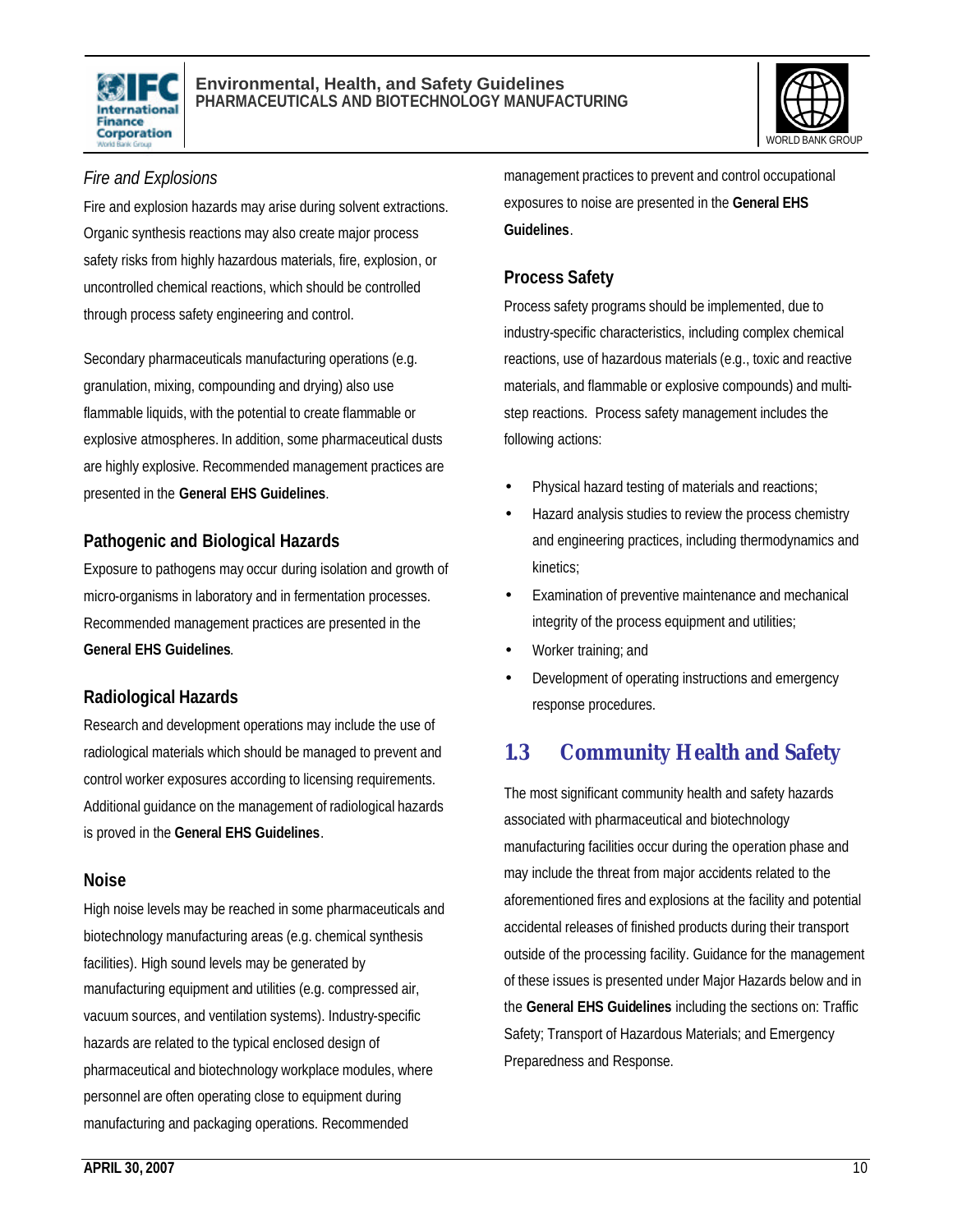



### *Major Hazards*

The most significant safety impacts are related to the handling and storage of solid, liquid, and gaseous substances described above. Impacts may include significant exposures to workers and, potentially, to surrounding communities, depending on the quantities and types of accidentally released chemicals and the conditions for reactive or catastrophic events, such as fire and explosion.

Major hazards should be prevented through the implementation of a Process Safety Management Program that includes all of the minimum elements outlined in the respective section of the **General EHS Guidelines** including:

- Facility-wide risk analysis, including a detailed consequence analysis for events with a likelihood above 10-<sup>6</sup>/year (e.g. HAZOP, HAZID, or QRA);
- Employee training on operational hazards;
- Procedures for management of change in operations, process hazard analysis, maintenance of mechanical integrity, pre-start review, hot work permits, and other essential aspects of process safety included in the **General EHS Guidelines**;
- Safety Transportation Management System as noted in the **General EHS Guidelines,** if the project includes a transportation component for raw or processed materials;
- Procedures for handling and storage of hazardous materials;
- Emergency planning, which should include, at a minimum, the preparation and implementation of an Emergency Management Plan prepared with the participation of local authorities and potentially affected communities.

# **2.0 Performance Indicators and Monitoring**

### **2.1 Environment**

### **Emissions and Effluent Guidelines**

Tables 1 and 2 present emission and effluent guidelines for this sector. Guideline values for process emissions and effluents in this sector are indicative of good international industry practice as reflected in relevant standards of countries with recognized regulatory frameworks. These guidelines are achievable under normal operating conditions in appropriately designed and operated facilities through the application of pollution prevention and control techniques discussed in the preceding sections of this document.

Emissions guidelines are applicable to process emissions. Combustion source emissions guidelines associated with steam- and power-generation activities from sources with a capacity equal to or lower than 50 Megawatt thermal (MWth) are addressed in the **General EHS Guidelines** with larger power source emissions addressed in the **EHS Guidelines for Thermal Power**. Guidance on ambient considerations based on the total load of emissions is provided in the **General EHS Guidelines**.

Effluent guidelines are applicable for direct discharges of treated effluents to surface waters for general use. Site-specific discharge levels may be established based on the availability and conditions in the use of publicly operated sewage collection and treatment systems or, if discharged directly to surface waters, on the receiving water use classification as described in the **General EHS Guidelines.** These levels should be achieved, without dilution, at least 95 percent of the time that the plant or unit is operating, to be calculated as a proportion of annual operating hours. Deviation from these levels in consideration of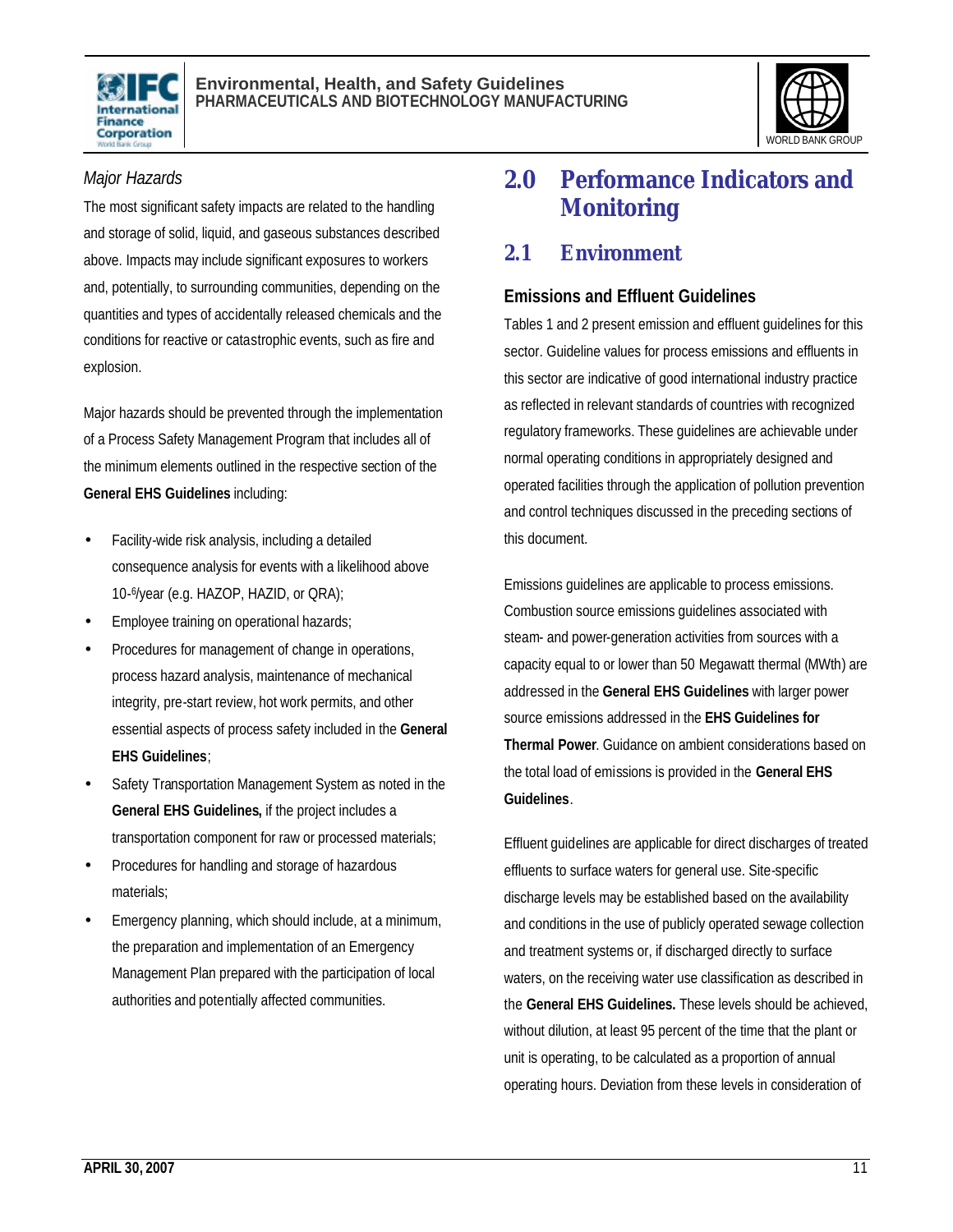



| <b>Table 1. Air Emissions Levels for</b><br><b>Pharmaceuticals and Biotechnology</b><br><b>Manufacturing</b> |                    |                           |  |  |  |
|--------------------------------------------------------------------------------------------------------------|--------------------|---------------------------|--|--|--|
| <b>Pollutant</b>                                                                                             | <b>Units</b>       | <b>Guideline Value</b>    |  |  |  |
| Active Ingredient (each)                                                                                     | mg/Nm <sup>3</sup> | 0.15                      |  |  |  |
| <b>Particulate Matter</b>                                                                                    | mg/Nm <sup>3</sup> | 20                        |  |  |  |
| <b>Total Organic Carbon</b>                                                                                  | mg/Nm <sup>3</sup> | 50                        |  |  |  |
| <b>Hazardous Air Pollutants</b>                                                                              | kg/year            | 900-1,800(3)              |  |  |  |
| Total Class A <sup>(1)</sup>                                                                                 | mg/Nm <sup>3</sup> | $20^{(4)}$                |  |  |  |
| Total Class B(2)                                                                                             | mg/Nm <sup>3</sup> | 80 <sup>(5)</sup>         |  |  |  |
| Benzene, Vinyl Chloride,<br>Dichloroethane (each)                                                            | mg/Nm <sup>3</sup> | 1                         |  |  |  |
| <b>VOC</b>                                                                                                   | mg/Nm <sup>3</sup> | $20 - 150^{(6)}$<br>50(7) |  |  |  |
| Bromides (as HBr)                                                                                            | mg/Sm <sup>3</sup> | 3                         |  |  |  |
| Chlorides (as HCI)                                                                                           | mg/Sm <sup>3</sup> | 30                        |  |  |  |
| Ammonia                                                                                                      | mg/Sm <sup>3</sup> | 30                        |  |  |  |
| <b>Arsenic</b>                                                                                               | mg/Sm <sup>3</sup> | 0.05                      |  |  |  |
| <b>Ethylene Oxide</b>                                                                                        | mg/Sm <sup>3</sup> | 0.5                       |  |  |  |
| <b>Mutagenic Substance</b>                                                                                   | mg/Sm <sup>3</sup> | 0.05                      |  |  |  |

#### **Notes:**

1. Class A compounds are those that may cause significant harm to human health and the environment. They include Montreal Protocol substances, as well as others identified in the EU Directive 1999/13/EC on the Limitation of Emissions of Volatile Organic Compounds due to the Use of Organic Solvents in Certain Activities and Installations. Example of Class A compounds include: acetaldehyde, acrylic acid, benzyl chloride, carbon tetrachloride, chlorofluorocarbons, ethyl acrylate, halons, maleic anhydride, 1,1,1 trichloroethane, trichloromethane, trichloroethylene, and trichlorotoluene.

- 2. Class B compounds are organic compounds of less environmental impact than Class A compounds. Examples include: toluene, acetone and propylene.
- 3. Process-based annual mass limit. 900: Actual HAP emissions from the sum of all process vents within a process; 1,800: Actual HAP emissions from the sum of all process vents within processes.
- 4. Applicable when total Class A compounds exceed 100 g/hr.
- 5. Applicable when total Class B compounds, expressed as toluene, exceed the lower of 5 t/year or 2 kg/hr.
- 6. EU Directive 1999/13/EC. Facilities with solvent consumption > 50 tonnes/year. Higher value (150) to be applied for waste gases from any technique which allows the reuse of the recovered solvent. Fugitive emission values (non including solvent sold as part of products and preparations in a sealed container): 5 percent of solvent input for new facilities and 15 percent for existing facilities. Total solvent emission limit values: 5 percent of solvent input for new facilities and 15 percent for existing facilities.
- 7. Waste gases from oxidation plants. As 15 minute mean for contained sources.

### **Environmental Monitoring**

Environmental monitoring programs for this sector should be implemented to address all activities that have been identified to have potentially significant impacts on the environment, during normal operations and upset conditions. Environmental monitoring activities should be based on direct or indirect indicators of emissions, effluents, and resource use applicable to the particular project.

Monitoring frequency should be sufficient to provide representative data for the parameter being monitored. Monitoring should be conducted by trained individuals following monitoring and record-keeping procedures and using properly calibrated and maintained equipment. Monitoring data should be analyzed and reviewed at regular intervals and compared with the operating standards so that any necessary corrective actions can be taken. Additional guidance on applicable sampling and analytical methods for emissions and effluents is provided in the **General EHS Guidelines**.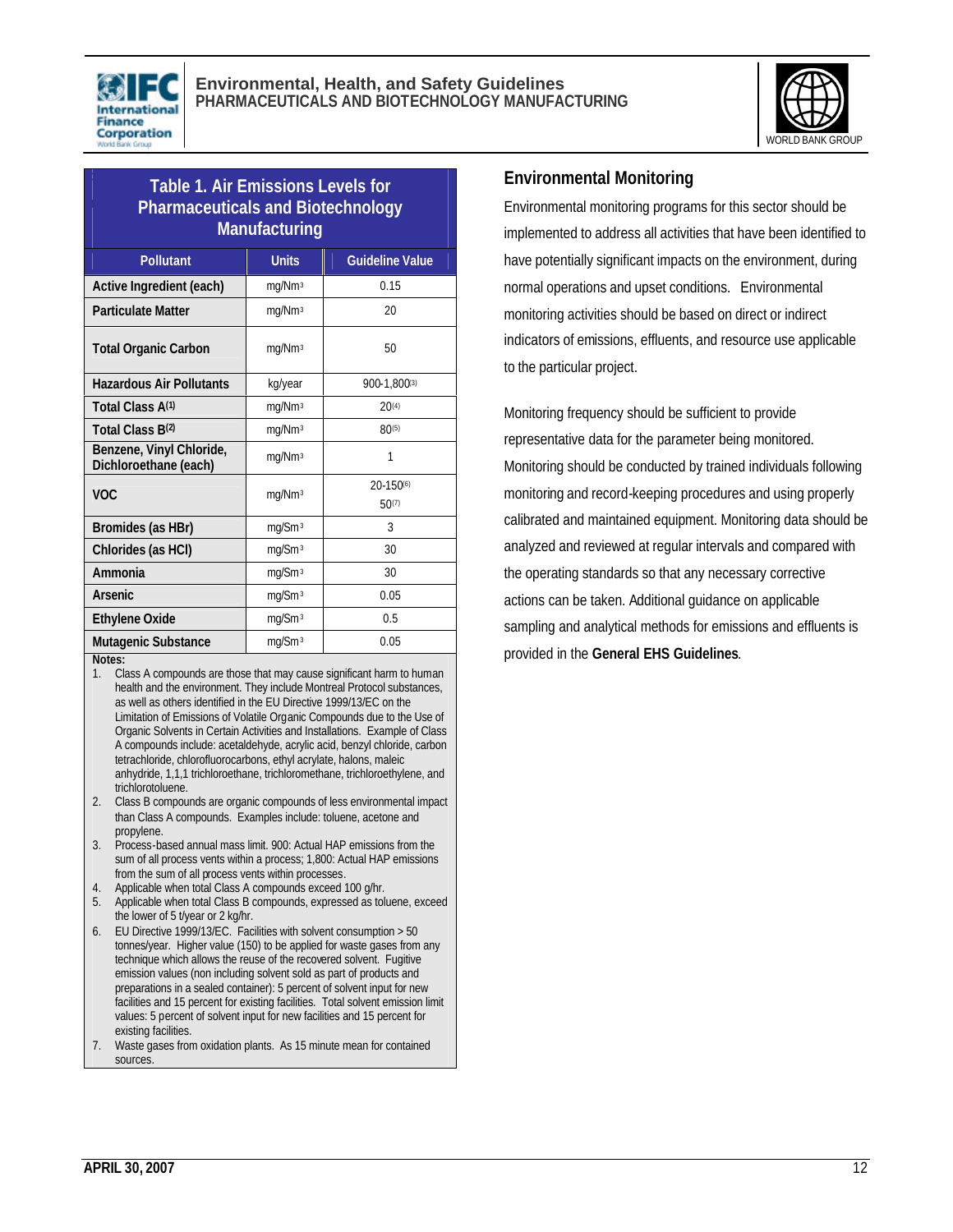



# **2.2 Occupational Health and Safety**

### **Occupational Health and Safety Guidelines**

Occupational health and safety performance should be evaluated against internationally published exposure guidelines, of which examples include the Threshold Limit Value (TLV®) occupational exposure guidelines and Biological Exposure Indices (BEIs®) published by American Conference of Governmental Industrial Hygienists (ACGIH),23 the Pocket Guide to Chemical Hazards published by the United States National Institute for Occupational Health and Safety (NIOSH),<sup>24</sup> Permissible Exposure Limits (PELs) published by the Occupational Safety and Health Administration of the United States (OSHA),25 Indicative Occupational Exposure Limit Values published by European Union member states,26 or other similar sources.

### **Accident and Fatality Rates**

Projects should try to reduce the number of accidents among project workers (whether directly employed or subcontracted) to a rate of zero, especially accidents that could result in lost work time, different levels of disability, or even fatalities. Facility rates may be benchmarked against the performance of facilities in this sector in developed countries through consultation with published sources (e.g. US Bureau of Labor Statistics and UK Health and Safety Executive)<sup>27</sup>.

### **Occupational Health and Safety Monitoring**

The working environment should be monitored for occupational hazards relevant to the specific project. Monitoring should be

l

| <b>Guideline</b><br><b>Units</b><br><b>Pollutant</b><br>Value<br>S.U.<br>$6 - 9$<br>pH<br>30<br>BOD <sub>5</sub><br>mg/L<br>150<br>COD<br>mq/L<br><b>TSS</b><br>mg/L<br>10<br>Oil and grease<br>10<br>mg/L<br><b>AOX</b><br>1<br>mg/L<br>0.5<br>Phenol<br>mg/L<br>0.1<br><b>Arsenic</b><br>mg/L<br>mg/L<br>0.1<br>Cadmium<br>0.1<br>Chromium (hexavalent)<br>mg/L<br>0.01<br><b>Mercury</b><br>mg/L<br>Active ingredient (each)<br>0.05<br>mg/L<br>mg/L<br>30<br>Ammonia<br>10<br>mg/L<br><b>Total nitrogen</b><br>$\overline{2}$<br><b>Total phosphorus</b><br>mg/L<br>Ketones (each)(1)<br>0.2<br>mg/L<br><b>Acetonitrile</b><br>10.2<br>mg/L<br>Acetates (each) <sup>(2)</sup><br>0.5<br>mg/L<br><b>Benzene</b><br>mg/L<br>0.02<br>Chlorobenzene<br>0.06<br>mg/L<br>0.013<br>Chloroform<br>mg/L<br>o-Dichlorobenzene<br>0.06<br>mg/L<br>1,2-Dichloroethane<br>mg/L<br>0.1<br>Amines (each) <sup>(3)</sup><br>102<br>mg/L<br><b>Dimethyl sulfoxide</b><br>37.5<br>mg/L<br>Methanol / ethanol (each)<br>4.1<br>mg/L<br>n-Heptane<br>mg/L<br>0.02<br>n-Hexane<br>0.02<br>mg/L<br>Isobutyraldehyde<br>0.5<br>mg/L<br>Isopropanol<br>1.6<br>mg/L<br><b>Isopropyl</b> ether<br>2.6<br>mg/L<br>40.6<br>mg/L<br>Methyl cellosolve<br>Methylene chloride | Table 2. Effluents Levels for Pharmaceuticals<br>and Biotechnology Manufacturing |  |      |     |  |
|----------------------------------------------------------------------------------------------------------------------------------------------------------------------------------------------------------------------------------------------------------------------------------------------------------------------------------------------------------------------------------------------------------------------------------------------------------------------------------------------------------------------------------------------------------------------------------------------------------------------------------------------------------------------------------------------------------------------------------------------------------------------------------------------------------------------------------------------------------------------------------------------------------------------------------------------------------------------------------------------------------------------------------------------------------------------------------------------------------------------------------------------------------------------------------------------------------------------------------------------------|----------------------------------------------------------------------------------|--|------|-----|--|
|                                                                                                                                                                                                                                                                                                                                                                                                                                                                                                                                                                                                                                                                                                                                                                                                                                                                                                                                                                                                                                                                                                                                                                                                                                                    |                                                                                  |  |      |     |  |
|                                                                                                                                                                                                                                                                                                                                                                                                                                                                                                                                                                                                                                                                                                                                                                                                                                                                                                                                                                                                                                                                                                                                                                                                                                                    |                                                                                  |  |      |     |  |
|                                                                                                                                                                                                                                                                                                                                                                                                                                                                                                                                                                                                                                                                                                                                                                                                                                                                                                                                                                                                                                                                                                                                                                                                                                                    |                                                                                  |  |      |     |  |
|                                                                                                                                                                                                                                                                                                                                                                                                                                                                                                                                                                                                                                                                                                                                                                                                                                                                                                                                                                                                                                                                                                                                                                                                                                                    |                                                                                  |  |      |     |  |
|                                                                                                                                                                                                                                                                                                                                                                                                                                                                                                                                                                                                                                                                                                                                                                                                                                                                                                                                                                                                                                                                                                                                                                                                                                                    |                                                                                  |  |      |     |  |
|                                                                                                                                                                                                                                                                                                                                                                                                                                                                                                                                                                                                                                                                                                                                                                                                                                                                                                                                                                                                                                                                                                                                                                                                                                                    |                                                                                  |  |      |     |  |
|                                                                                                                                                                                                                                                                                                                                                                                                                                                                                                                                                                                                                                                                                                                                                                                                                                                                                                                                                                                                                                                                                                                                                                                                                                                    |                                                                                  |  |      |     |  |
|                                                                                                                                                                                                                                                                                                                                                                                                                                                                                                                                                                                                                                                                                                                                                                                                                                                                                                                                                                                                                                                                                                                                                                                                                                                    |                                                                                  |  |      |     |  |
|                                                                                                                                                                                                                                                                                                                                                                                                                                                                                                                                                                                                                                                                                                                                                                                                                                                                                                                                                                                                                                                                                                                                                                                                                                                    |                                                                                  |  |      |     |  |
|                                                                                                                                                                                                                                                                                                                                                                                                                                                                                                                                                                                                                                                                                                                                                                                                                                                                                                                                                                                                                                                                                                                                                                                                                                                    |                                                                                  |  |      |     |  |
|                                                                                                                                                                                                                                                                                                                                                                                                                                                                                                                                                                                                                                                                                                                                                                                                                                                                                                                                                                                                                                                                                                                                                                                                                                                    |                                                                                  |  |      |     |  |
|                                                                                                                                                                                                                                                                                                                                                                                                                                                                                                                                                                                                                                                                                                                                                                                                                                                                                                                                                                                                                                                                                                                                                                                                                                                    |                                                                                  |  |      |     |  |
|                                                                                                                                                                                                                                                                                                                                                                                                                                                                                                                                                                                                                                                                                                                                                                                                                                                                                                                                                                                                                                                                                                                                                                                                                                                    |                                                                                  |  |      |     |  |
|                                                                                                                                                                                                                                                                                                                                                                                                                                                                                                                                                                                                                                                                                                                                                                                                                                                                                                                                                                                                                                                                                                                                                                                                                                                    |                                                                                  |  |      |     |  |
|                                                                                                                                                                                                                                                                                                                                                                                                                                                                                                                                                                                                                                                                                                                                                                                                                                                                                                                                                                                                                                                                                                                                                                                                                                                    |                                                                                  |  |      |     |  |
|                                                                                                                                                                                                                                                                                                                                                                                                                                                                                                                                                                                                                                                                                                                                                                                                                                                                                                                                                                                                                                                                                                                                                                                                                                                    |                                                                                  |  |      |     |  |
|                                                                                                                                                                                                                                                                                                                                                                                                                                                                                                                                                                                                                                                                                                                                                                                                                                                                                                                                                                                                                                                                                                                                                                                                                                                    |                                                                                  |  |      |     |  |
|                                                                                                                                                                                                                                                                                                                                                                                                                                                                                                                                                                                                                                                                                                                                                                                                                                                                                                                                                                                                                                                                                                                                                                                                                                                    |                                                                                  |  |      |     |  |
|                                                                                                                                                                                                                                                                                                                                                                                                                                                                                                                                                                                                                                                                                                                                                                                                                                                                                                                                                                                                                                                                                                                                                                                                                                                    |                                                                                  |  |      |     |  |
|                                                                                                                                                                                                                                                                                                                                                                                                                                                                                                                                                                                                                                                                                                                                                                                                                                                                                                                                                                                                                                                                                                                                                                                                                                                    |                                                                                  |  |      |     |  |
|                                                                                                                                                                                                                                                                                                                                                                                                                                                                                                                                                                                                                                                                                                                                                                                                                                                                                                                                                                                                                                                                                                                                                                                                                                                    |                                                                                  |  |      |     |  |
|                                                                                                                                                                                                                                                                                                                                                                                                                                                                                                                                                                                                                                                                                                                                                                                                                                                                                                                                                                                                                                                                                                                                                                                                                                                    |                                                                                  |  |      |     |  |
|                                                                                                                                                                                                                                                                                                                                                                                                                                                                                                                                                                                                                                                                                                                                                                                                                                                                                                                                                                                                                                                                                                                                                                                                                                                    |                                                                                  |  |      |     |  |
|                                                                                                                                                                                                                                                                                                                                                                                                                                                                                                                                                                                                                                                                                                                                                                                                                                                                                                                                                                                                                                                                                                                                                                                                                                                    |                                                                                  |  |      |     |  |
|                                                                                                                                                                                                                                                                                                                                                                                                                                                                                                                                                                                                                                                                                                                                                                                                                                                                                                                                                                                                                                                                                                                                                                                                                                                    |                                                                                  |  |      |     |  |
|                                                                                                                                                                                                                                                                                                                                                                                                                                                                                                                                                                                                                                                                                                                                                                                                                                                                                                                                                                                                                                                                                                                                                                                                                                                    |                                                                                  |  |      |     |  |
|                                                                                                                                                                                                                                                                                                                                                                                                                                                                                                                                                                                                                                                                                                                                                                                                                                                                                                                                                                                                                                                                                                                                                                                                                                                    |                                                                                  |  |      |     |  |
|                                                                                                                                                                                                                                                                                                                                                                                                                                                                                                                                                                                                                                                                                                                                                                                                                                                                                                                                                                                                                                                                                                                                                                                                                                                    |                                                                                  |  |      |     |  |
|                                                                                                                                                                                                                                                                                                                                                                                                                                                                                                                                                                                                                                                                                                                                                                                                                                                                                                                                                                                                                                                                                                                                                                                                                                                    |                                                                                  |  |      |     |  |
|                                                                                                                                                                                                                                                                                                                                                                                                                                                                                                                                                                                                                                                                                                                                                                                                                                                                                                                                                                                                                                                                                                                                                                                                                                                    |                                                                                  |  |      |     |  |
|                                                                                                                                                                                                                                                                                                                                                                                                                                                                                                                                                                                                                                                                                                                                                                                                                                                                                                                                                                                                                                                                                                                                                                                                                                                    |                                                                                  |  |      |     |  |
|                                                                                                                                                                                                                                                                                                                                                                                                                                                                                                                                                                                                                                                                                                                                                                                                                                                                                                                                                                                                                                                                                                                                                                                                                                                    |                                                                                  |  |      |     |  |
|                                                                                                                                                                                                                                                                                                                                                                                                                                                                                                                                                                                                                                                                                                                                                                                                                                                                                                                                                                                                                                                                                                                                                                                                                                                    |                                                                                  |  | mg/L | 0.3 |  |
| Tetrahydrofuran<br>2.6<br>mq/L                                                                                                                                                                                                                                                                                                                                                                                                                                                                                                                                                                                                                                                                                                                                                                                                                                                                                                                                                                                                                                                                                                                                                                                                                     |                                                                                  |  |      |     |  |
| <b>Toluene</b><br>mg/L<br>0.02                                                                                                                                                                                                                                                                                                                                                                                                                                                                                                                                                                                                                                                                                                                                                                                                                                                                                                                                                                                                                                                                                                                                                                                                                     |                                                                                  |  |      |     |  |
| mg/L<br>0.01<br><b>Xylenes</b>                                                                                                                                                                                                                                                                                                                                                                                                                                                                                                                                                                                                                                                                                                                                                                                                                                                                                                                                                                                                                                                                                                                                                                                                                     |                                                                                  |  |      |     |  |
| Toxicity to fish<br>2<br>Toxicity to Daphnia<br>8<br>$T.U.$ <sup>(4)</sup><br><b>Bioassays</b><br>16<br>Toxicity to algae<br>8<br>Toxicity to bacteria                                                                                                                                                                                                                                                                                                                                                                                                                                                                                                                                                                                                                                                                                                                                                                                                                                                                                                                                                                                                                                                                                             |                                                                                  |  |      |     |  |

**Notes:**

3. Including Diethylamine and Triethylamine.

4. TU = 100 / no effects dilution rate (%) of waste water. The "no effect dilution rate" should be monitored with standard toxicity tests (e.g. CEN, ISO or OECD acute toxicity testing standards.)

<sup>&</sup>lt;sup>23</sup> Available at: http://www.acqih.org/TLV/ and http://www.acgih.org/store/

<sup>24</sup> Available at: http://www.cdc.gov/niosh/npg/

<sup>25</sup> Available at:

http://www.osha.gov/pls/oshaweb/owadisp.show\_document?p\_table=STANDAR DS&p\_id=9992

<sup>26</sup> Available at: http://europe.osha.eu.int/good\_practice/risks/ds/oel/

<sup>27</sup> Available at: http://www.bls.gov/iif/ and

http://www.hse.gov.uk/statistics/index.htm

<sup>1.</sup> Including Acetone, Methyl Isobutyl Ketone (MIBK). 2. n-Amyl Acetate, n-Butyl Acetate, Ethyl acetate, Isopropyl Acetate, Methyl Formate.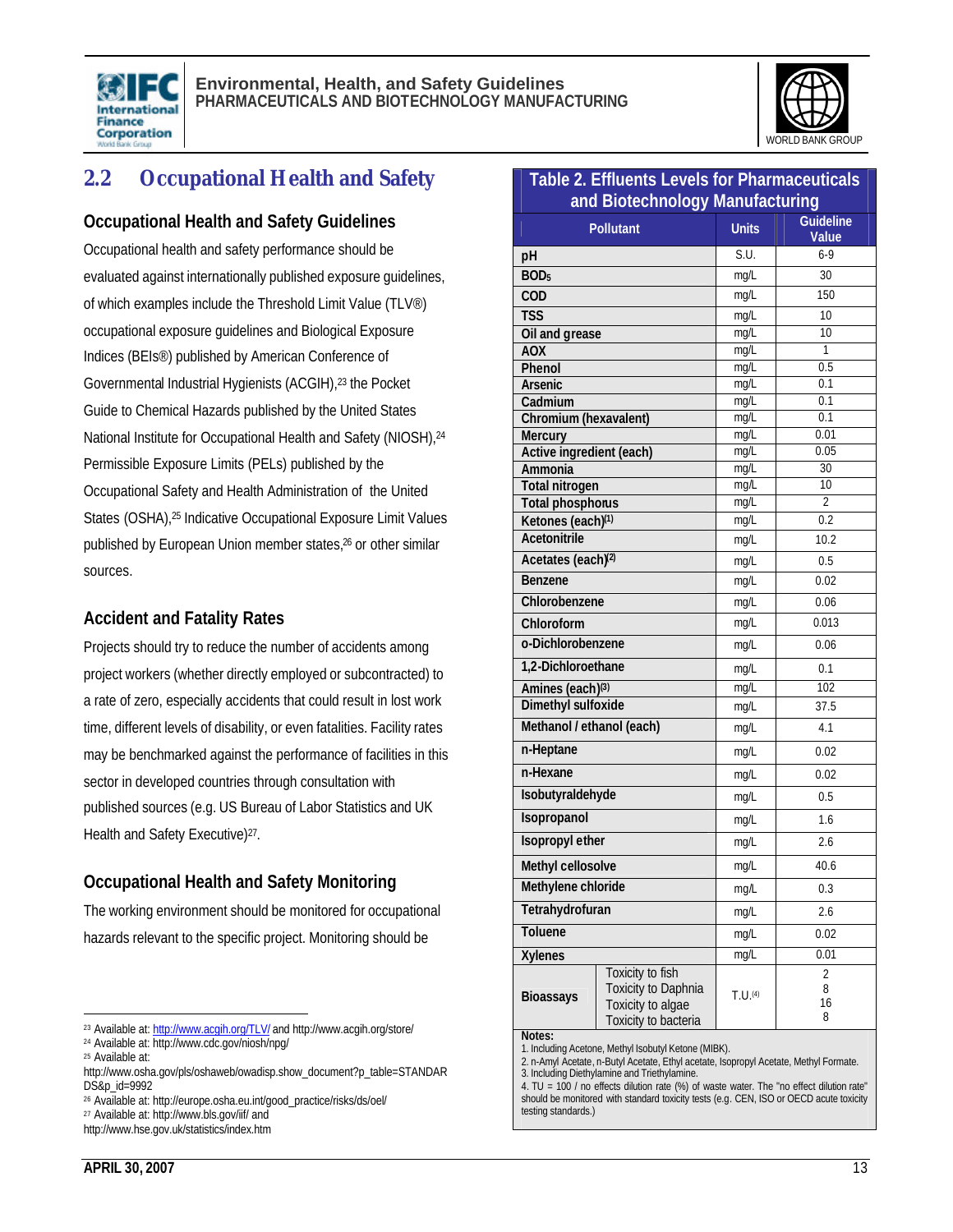



designed and implemented by accredited professionals<sup>28</sup> as part of an occupational health and safety monitoring program. Facilities should also maintain a record of occupational accidents and diseases and dangerous occurrences and accidents. Additional guidance on occupational health and safety monitoring programs is provided in the **General EHS Guidelines.**

 $\overline{a}$ 

<sup>28</sup> Accredited professionals may include Certified Industrial Hygienists, Registered Occupational Hygienists, or Certified Safety Professionals or their equivalent.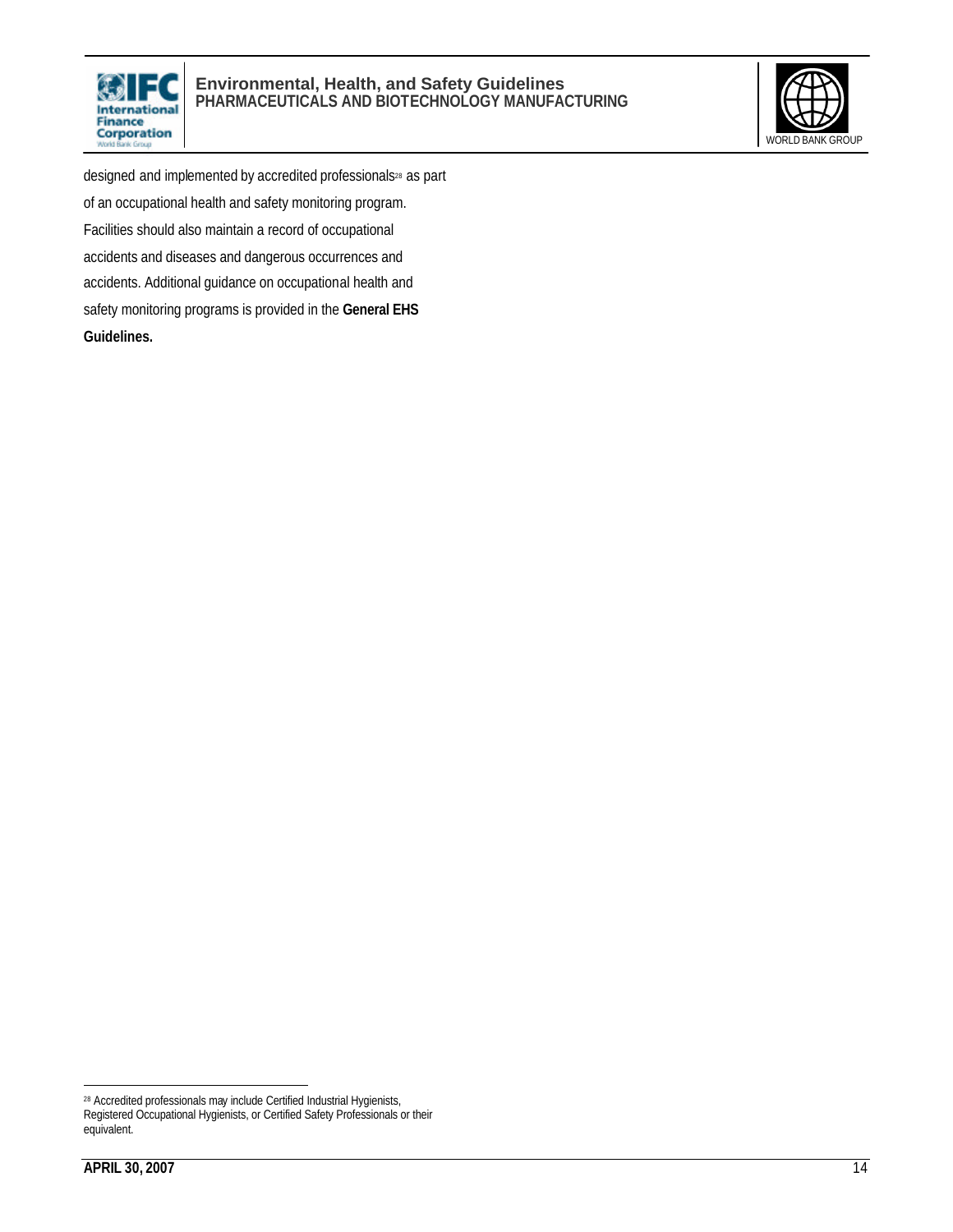



# **3.0 References and Additional Sources**

Association for Assessment and Accreditation of Laboratory Animal Care International. http://www.aaalac.org/

Biotechnology Industry Organization (BIO). 2007. Guidelines for BIO Members Engaging in Bioprospecting. Washington, DC: BIO. Available at http://www.bio.org/

BIO. Statement of Principles. Available at http://www.bio.org/bioethics/background/principles.asp

Council of Europe. 1997. Convention for the protection of Human Rights and dignity of the human being with regard to the application of technology and medicine: Convention on Human Rights and Biomedicine. CETS No.: 164. 4 April 1997, Oviedo, Spain. Available at http://conventions.coe.int/

Environment Australia. 1998. Emission Estimation Technique Manual for Medicinal and Pharmaceutical Product Manufacturing. National Pollutant Inventory. Canberra: Environment Australia. Available at http://www.npi.gov.au/

European Medical Evaluation Agency (EMEA). Good Managing Practices (GMPs). Available at http://www.emea.eu.int

European Association for Bioindustries (EuropaBio). 2006. Principles for Accessing Genetic Resources. May 2006. Available at http://www.europabio.org/

European Commission. 2006. European Integrated Pollution Prevention and Control Bureau (EIPPCB). Reference Document on Best Available Techniques (BREF) for Organic Fine Chemicals. Sevilla: EIPPCB. Available at http://eippcb.jrc.es/pages/FActivities.htm

European Commission. 2003. Directive 2003/94/EC of 8 October 2003, laying down the principles and guidelines of good manufacturing practice in respect of medicinal products for human use and investigational medicinal products for human use. Brussels: European Commission. Available at http://ec.europa.eu/enterprise/pharmaceuticals/eudralex/homev1.htm

European Commission. 1999. Council Directive 1999/13/EC of 11 March 1999 on the limitation of emissions of volatile organic compounds due to the use of organic solvents in certain activities and installations. Brussels: European Commission. Available at http://europa.eu/scadplus/leg/en/s15004.htm

European Commission. 1986. Council Directive 86/609/EEC of 24 November 1986 on the approximation of laws, regulations and administrative provisions of the Member States regarding the protection of animals used for experimental and other scientific purposes. Brussels: European Commission. Available at http://europa.eu.int/smartapi/cgi/sga\_doc?smartapi!celexapi!prod!CELEXnumdo c&lg=EN&numdoc=31986L0609&model=guichett

German Federal Ministry of the Environment, Nature Conservation and Nuclear Safety (BMU). 2002. First General Administrative Regulation Pertaining to the Federal Emission Control Act (Technical Instructions on Air Quality Control – TA Luft). Bonn: BMU. Available at

http://www.bmu.de/english/air\_pollution\_control/ta\_luft/doc/36958.php

German Federal Ministry for the Environment, Nature, Conservation and Nuclear Safety. 2004. Waste Water Ordinance – AbwV. Ordinance on Requirements for the Discharge of Waste Water into Waters. (Promulgation of the New Version of the Ordinance on Requirements for the Discharge of Waste Water into Waters of 17. June 2004.) Berlin: BMU. Available at http://www.bmu.de/english/water\_management/downloads/doc/3381.php

Helsinki Commission (Helcom). 1995. Recommendation 16/5. Requirements for Discharging of Waste Water from the Chemical Industry. Helsinki: Helcom. Available at http://www.helcom.fi/Recommendations/en\_GB/rec16\_5/

International Labour Organization (ILO). Safework Bookshelf. Encyclopaedia of Occupational Health and Safety. 4<sup>th</sup> ed. Biotechnology Industry. Lee, S.B. and L. B. Wolfe, eds. Available at http://www.ilo.org/encyclopaedia/

ILO. Safework Bookshelf. Encyclopaedia of Occupational Health and Safety. 4th ed. Biotechnology Industry. Pharmaceutical Industry. Taith, K.D., ed. Available at http://www.ilo.org/encyclopaedia/

Institute for Laboratory Animal Research (ILAR). 1996. Guide for the Care and Use of Laboratory Animals. Washington, DC: ILAR. Available at http://dels.nas.edu/ilar\_n/ilarhome/guide.shtml

Ireland Environmental Protection Agency. 2006. Draft BAT Guidance Note on Best Available Techniques for the Manufacture of Pesticides, Pharmaceutical and Veterinary Products. V8 September 2006. Dublin: EPA.

Liberman, D.F., R. Fink, and F. Schaefer. 1999. Biosafety and Biotechnology. P.300-308 in Manual of Industrial Microbiology and Biotechnology, 2nd ed. Demain A.L. and J.E. Davies, eds. Washington, DC: American Society for Microbiology (ASM) Press.

Mackie, J., A. Taylor, D. Finegold, A. Daar, P. Singer, eds. Lessons on Ethical Decision Making from the Bioscience Industry. PLOS Medicine, Volume 3, Issue 5, May 2006. Available at http://medicine.plosjournals.org

Paris Commission (PARCOM). 1992. Recommendation 92/5 Concerning Best Available Technology in the Pharmaceutical Manufacturing Industry. Paris: PARCOM. Available at http://www.ospar.org

Republic of Italy (Repubblica Italiana). Italian Legislative Decree (Decreto Legislativo). 2006. Norme in Materia Ambientale. Decree 3 April 2006, No. 152. Rome: Repubblica Italiana.

Secretariat of the Convention on Biological Diversity (CBD). 2004. Akwé: Kon Guidelines. Montreal, Quebec: Secretariat of the Convention on Biological Diversity. Available at http://www.biodiv.org/doc/publications/akwe-brochureen.pdf

Secretariat of the Convention on Biological Diversity (CBD). 2000. Cartagena Protocol on Biosafety to the Convention on Biological Diversity. Montreal, Quebec: Secretariat of the Convention on Biological Diversity. Available at http://www.biodiv.org/default.shtml

Secretariat of the Convention on Biological Diversity (CBD). 2002. Bonn Guidelines on Access to Genetic Resources and Fair and Equitable Sharing of the Benefits Arising out of their Utilization. Montreal, Quebec: Secretariat of the Convention on Biological Diversity. Available at https://www.biodiv.org/doc/publications/cbd-bonn-gdls-en.pdf

United Kingdom (UK) Department for Environment, Food and Rural Affairs (DEFRA). 2004. Secretary of State's Guidance for Formulation and Finishing of Pharmaceutical Products. Process Guidance Note 6/43. London: DEFRA. Available at http://www.defra.gov.uk/environment/airquality/lapc/pgnotes/

United Nations (UN). 1992. Multilateral Convention on Biological Diversity (with annexes). Concluded at Rio de Janeiro on 5 June 1992. New York: United Nations. Available at http://untreaty.un.org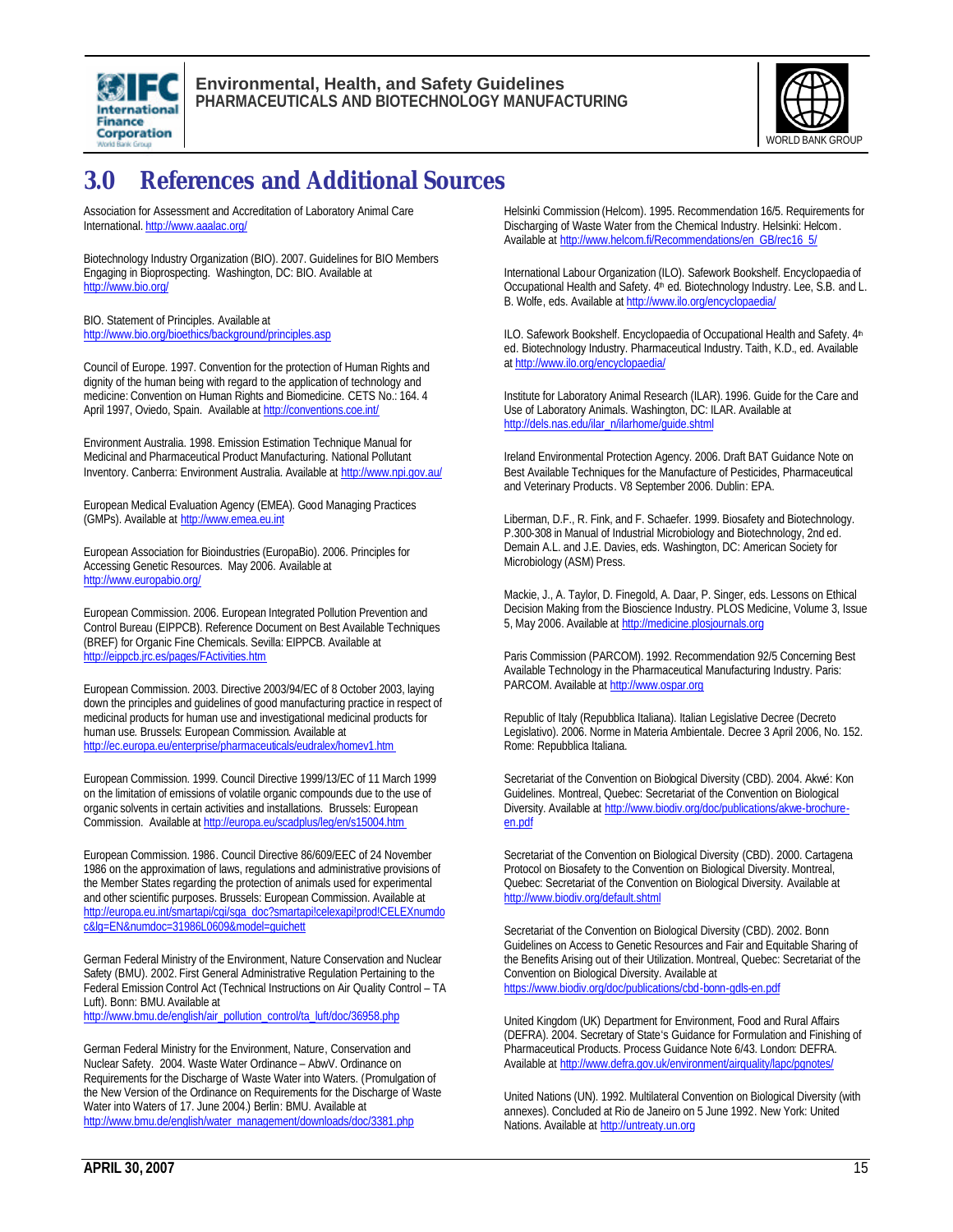



United Nations Educational, Scientific and Cultural Organization (UNESCO). 2003. International Declaration on Human Genetic Data. October 2003. Paris: UNESCO. Available at http://portal.unesco.org/shs/en/ev.php-URL\_ID=1882&URL\_DO=DO\_TOPIC&URL\_SECTION=201.html

UNESCO. 2005. Universal Declaration on Bioethics and Human Rights. October 2005. Paris: UNESCO. Available at http://portal.unesco.org/shs/en/ev.php-URL\_ID=1883&URL\_DO=DO\_TOPIC&URL\_SECTION=201.html

UNESCO. 1999. The Universal Declaration on the Human Genome and Human Rights. November 1999. Paris: UNESCO. Available at http://portal.unesco.org/shs/en/ev.php-URL\_ID=1881&URL\_DO=DO\_TOPIC&URL\_SECTION=201.html

United Nations Economic Commission for Europe (UNECE). 2004. UN Recommendation on the Transport of Dangerous Goods. 13th revised ed. Geneva: UNECE. Available at http://www.unece.org/trans/danger/publi/unrec/rev13/13files\_e.html

UNEP. 1995. International Technical Guidelines for Safety in Biotechnology. Annex 5. Available at http://www.unep.org/

United States (US) Department of Agriculture. National Agricultural Library http://awic.nal.usda.gov.

US Environmental Protection Agency (EPA). 1997. EPA Office of Compliance Sector Notebook Project. Profile of the Pharmaceutical Manufacturing Industry. EPA/310-R-97-005. Washington, DC: US EPA. Available at http://www.epa.gov/compliance/resources/publications/assistance/sectors/noteb

ooks/pharmapt1.pdf

US EPA. 1998. Effluent Guidelines. Pharmaceuticals Manufacturing. Technical Development Document for Final Effluent Limitations Guidelines and Standards for the Pharmaceutical Manufacturing Point Source Category. Washington, DC: US EPA. Available at

http://www.epa.gov/waterscience/guide/pharm/techdev.html

US EPA. 2006. Office of Water, Engineering and Analysis Division. Permit Guidance Document: Pharmaceutical Manufacturing Point Source Category (40 CFR Part 439). EPA 821-F-05-006. Washington, DC: US EPA. Available at http://www.epa.gov/waterscience/guide/pharm/guidance/pharmaceuticalscover.pdf

US Food and Drug Administration (FDA). Center for Drug and Evaluation Research. http://www.fda.gov/

US National Bioethics Advisory Commission. http://www.bioethics.gov/

United States Pharmacopeia (USP). United States Pharmacopeial Convention. Chapter 1116. Available at http://www.usp.org/

US EPA. Title 40: Protection of Environment. Part 63: National Emission Standards for Hazardous Air Pollutants for Source Categories. Subpart GGG— National Emission Standards for Pharmaceuticals Production. Washington, DC: US EPA. Available at http://www.epa.gov/epacfr40/chapt-I.info/

US EPA. Title 40: Protection of Environment. Part 439—Pharmaceutical Manufacturing Point Source Category. Washington, DC: US EPA. Available at http://www.epa.gov/epacfr40/chapt-I.info/

US National Institutes of Health (NIH). 2002. Department of Health and Human Services. Guidelines for Research Involving Recombinant DNA Molecules (NIH Guidelines). Available at

http://www4.od.nih.gov/oba/RAC/guidelines\_02/NIH\_Guidelines\_Apr\_02.htm

World Health Organization (WHO). 2004. Laboratory Biosafety Manual. 3rd ed. Geneva: WHO. Available at http://www.who.int/csr/resources/publications/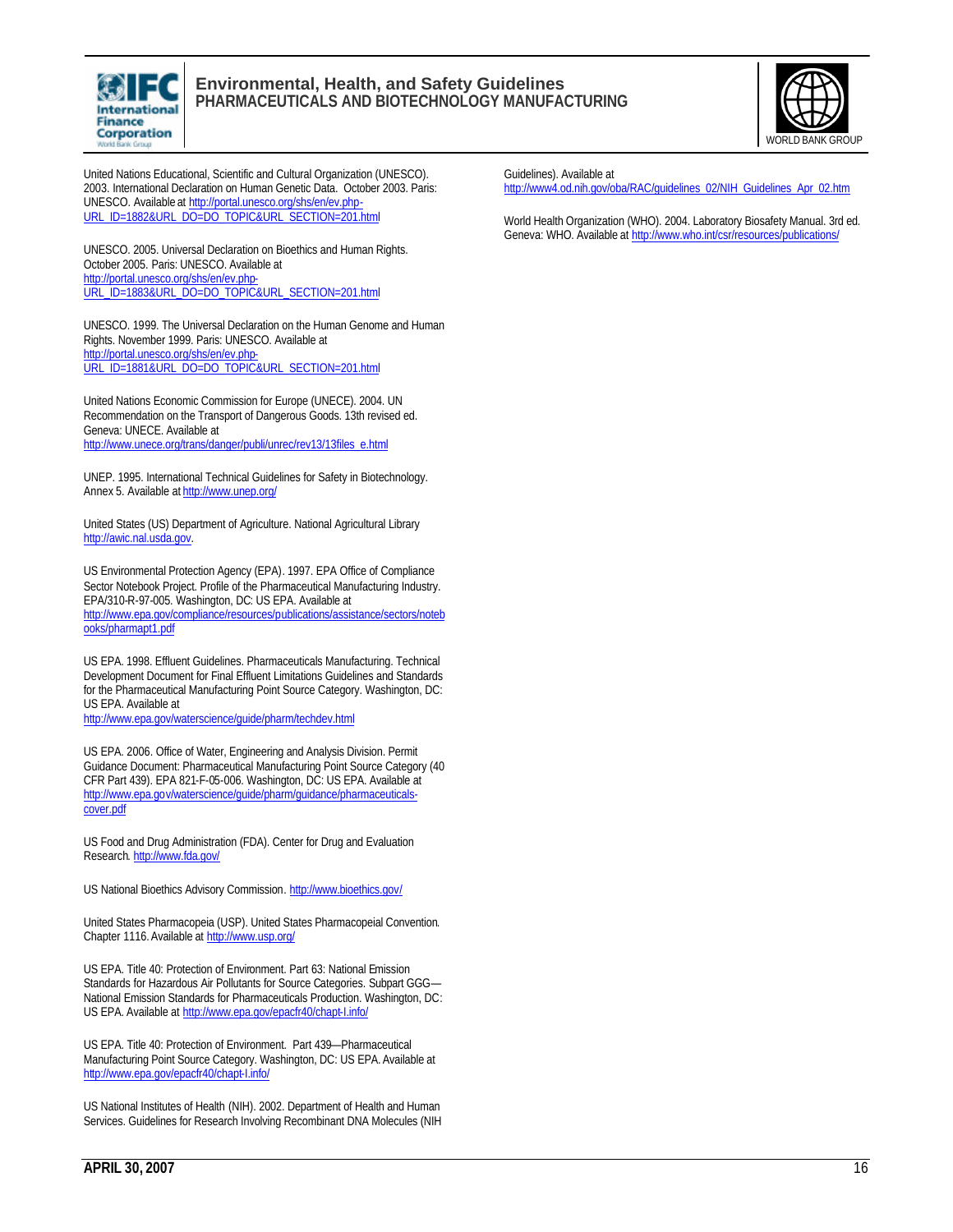



# **Annex A: General Description of Industry Activities**

Pharmaceuticals and biotechnology manufacturing consists of two main production lines:

- Primary manufacturing or production of bulk substances (production of active pharmaceutical ingredients). Small molecule Active Pharmaceutical Ingredients (APIs) are organic molecules or salts of such molecules that have been synthesized or extracted from natural sources to allow production of medicinal products.
- Primary manufacture in biotechnology can involve various technologies that harness the natural machinery of certain cell lines and potentially multi-cellular organisms to produce complex biological molecules for incorporation into medicinal products.
- Secondary manufacturing (formulation, mixing, compounding, packaging), where active ingredients are treated and modified into final products. The products can be solids (e.g. tablets, coated or not and capsules), liquids (e.g. solutions, emulsions, injectables), creams and ointments, or aerosols.

Pharmaceuticals and biotechnology manufacturing should be performed, following current Good Manufacturing Practice (cGMP) procedures which allow ensuring product quality, as well as safe working environment conditions and prevention of environment impacts<sup>29</sup>.

The cGMP procedures should determine the characteristics of production zones, relating to the presence of particulates and microbial organisms. Areas should be classified according to environmental requirements and then each operation should

follow the required level of cleanness for avoiding any risk of particulate and microbial contamination of the product.

The pharmaceutical research and development include chemical synthesis and in vitro and in vivo laboratory works, which allow evaluating the pharmacodynamic of new chemical entities. Biotechnology research is mainly focused on the identification, development, and transfer of technologies for laboratory scale production of medically recombinants proteins Biosafety and chemical safety levels should be identified for each laboratory based on the hazards of the biological and chemical agents used.

### **Primary Pharmaceutical Manufacturing**

Most of primary manufacture products are bulk materials, normally crystalline solid salts, organic acids or bases, containing an active pharmaceutical ingredient (API). The production is obtained by chemical synthesis (multistep chemical synthesis), fermentation, enzymatic reactions, extraction from natural materials, or by combination of these processes.

The chemical reaction of interest is obtained in a reactor (normally stainless steel made), blending the reagents by a mixer or / and compressed air. The reaction products can be a liquid, solid or heterogeneous phase. The active ingredient is separated from the other material by decantation, centrifugation, filtration or crystallization. In this step solvent or water are used to facilitate product separation and its purification from reaction byproducts.

The product can be further purified by dissolution, extraction, or by ultrafiltration. A new separation is then performed to obtain a wet cake that may be treated again in the same way (up to two or three times) or that is ready to be fed to a homogenizer and

 $\overline{a}$ <sup>29</sup> Facilities are generally operated according current Good Manufacturing Practice (GMP) or approval by the European Medicine Evaluation Agency (EMEA), the United States Food and Drug Administration (FDA) or other applicable medicine approval authorities. See for example European Commission Directive 2003/94/EC, of 8 October 2003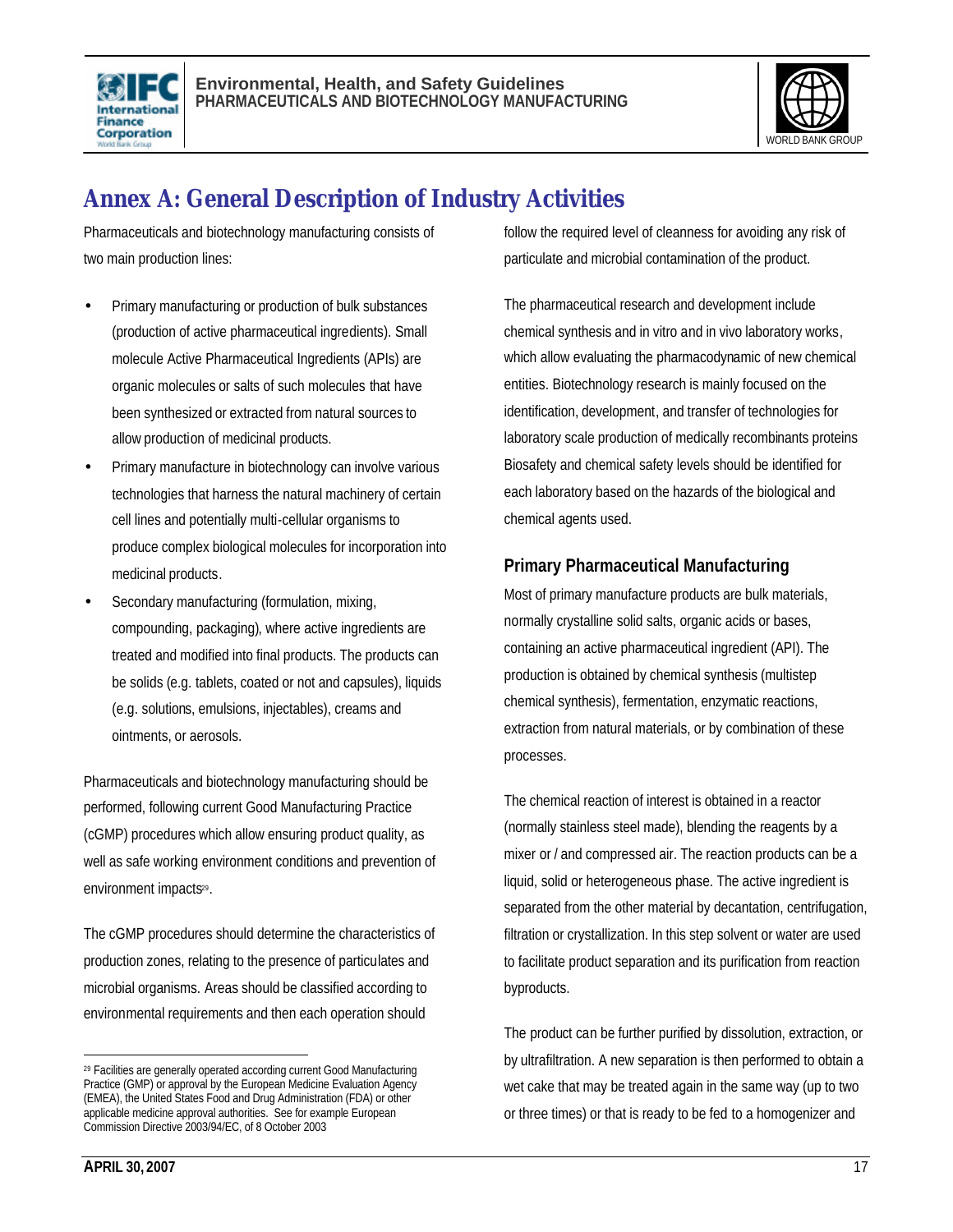



for dried (dry oven, spray drying, lyophilization). The products (are then milled and prepared for packaging. The reaction generates byproducts (solvents, trace active ingredients), which are either recycled or disposed of after treatment.

### **Biotechnology Manufacturing**

Biotechnology can be defined as the application of biological systems to technical and industrial processes. Traditional biotechnology is the result of classic hybridization (i.e., mating or crossing of various organisms to create new organisms used in industrial application, including food industry, pharmaceutical industry, and waste water treatment). Modern biotechnology combines the principles of chemistry and biological sciences (molecular and cellular biology, genetics, and immunology) with technological disciplines to produce goods and services. It utilizes enzymes to cut and paste genetic information, DNA, from one organism to another outside living cells. The composite DNA is then reintroduced into host cells to determine whether the desired trait is expressed. The resulting cell is called an engineered clone, a recombinant or a genetically manipulated organism (GMO)<sup>30</sup>. In general, genetic engineering techniques are therefore used to establish cell lines, which are then used in fermentation processes to produce the biologically active molecules at industrial scale.

The biotechnology industry can be categorized in four main industry sectors:

- Biomedical pharmaceuticals, biologic and medical device products;
- Agricultural foods, transgenic animals, disease resistant and pest resistant plants;
- Genetically enhanced industrial products (e.g., detergent enzymes); and

• Wastewater treatment and decontamination of industrial wastes.

In the biomedical sector, modified cells or organisms are cultivated in monoculture bioreactors. In mammalian cell culture, the protein product is secreted from the cells into the surrounding nutrient medium, and chemical separation methods (e.g., size or affinity chromatography, electrophoresis) may be used to capture and purify the product.

Fermentation using *Escherichia coli* host organisms produces the desired product within the cell membrane. Cells are then physically ruptured in order to harvest the product. Antibiotics may be added to the production media to enhance production or maintain selective pressure on otherwise unstable genetic production elements (plasmids).

Penetrations into the bioreactor vessels are necessary for providing nutrients and oxygen, for off-gassing carbon dioxide, and for monitoring and controlling the system. Sealing and filtration (0.2 micron) is needed for each penetration to prevent contamination of the culture. Exhaust gas filtration is also necessary to protect the working environment and the outside environment from aerosols generated during the culture or fermentation. Depending on the biohazard potential of the system, biological inactivation of liquid effluents (usually by heat, steam, or chemical methods) is standard practice.

In plant biotechnology, the methods used to transfer DNA into plant cells, which have tough, cellulose cell walls, typically differ from those used for bacteria and mammalian cell lines used in the biomedical sector. Two primary methods are used for introducing engineered DNA into plant cells:

• Shooting of DNA into the cell of interest by a particle gun;

 $\overline{a}$ <sup>30</sup> International Labour Organization (ILO). Safework Bookshelf. Encyclopaedia of Occupational Health and Safety. 4th ed. Biotechnology Industry.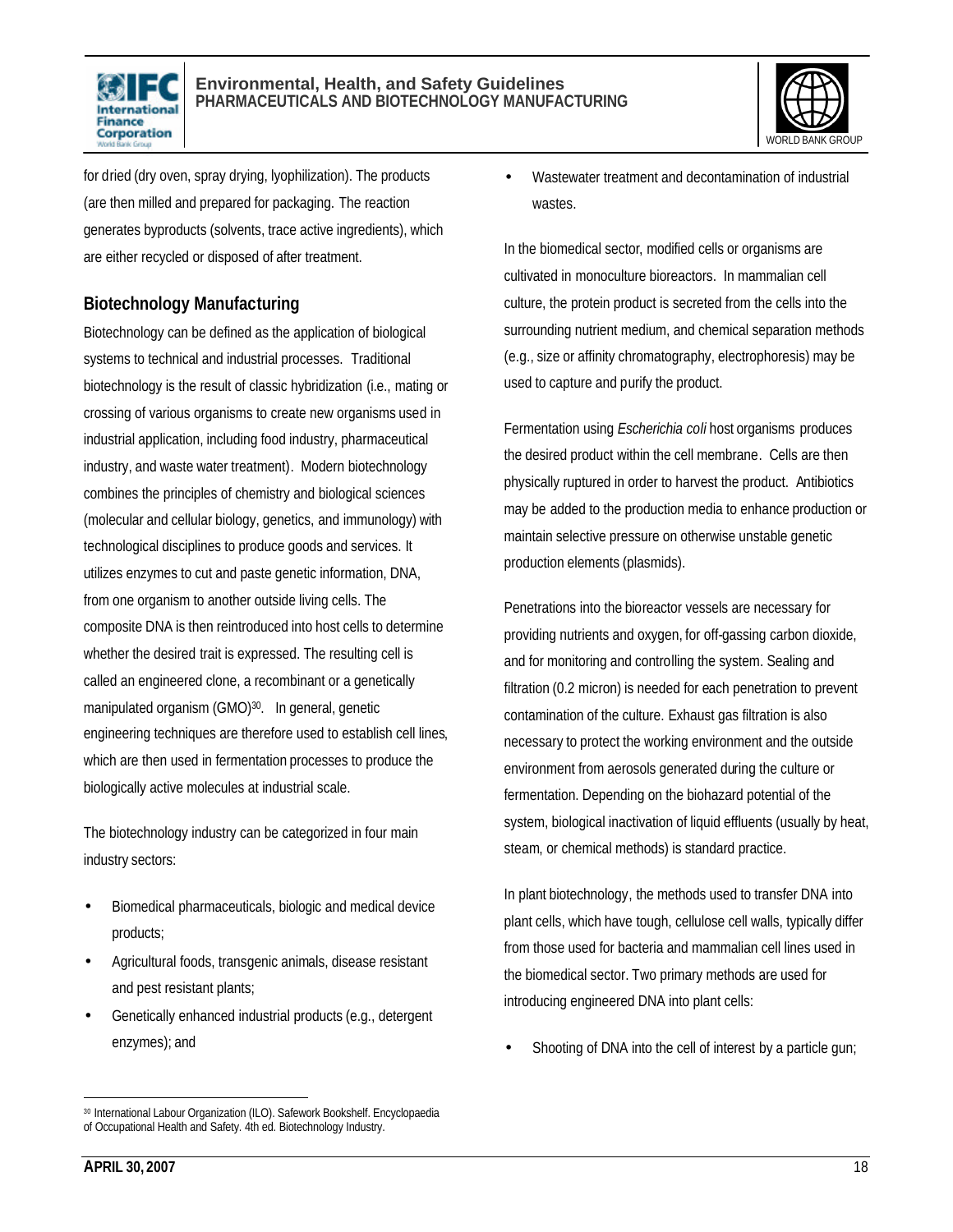



• Use of an engineered *Agrobacterium tumefaciens* virus, which is harmless and does not produce plant tumors, to introduce gene cassettes into the cell's genetic material.

After transformation by either method, plant cells are diluted, plated, and grown on selective tissue culture media for a relatively long (compared to bacterial growth rates) period in incubators. Plants regenerated from the treated tissue are transplanted to soil in enclosed growth chambers for further growth. They are then examined for expression of the desired traits and grown in greenhouses for several generations.

Other processes used in biotechnology manufacturing include concentration and purification (by filtration or other methods). Final production steps may include cake drying, milling of the dried product, and packaging.

### **Secondary Manufacturing**

The purpose of secondary manufacturing is to transform prepared active products to drugs ready to be administered to the public. In this phase, the APIs are not modified, but they are joined to inert materials (excipients), which determine the final physical characteristics of the pharmaceutical products.

Active materials are diluted or incorporated with various types of excipients (e.g. lactose, starch, sugar, cellulose based products, talc, among others) and then stabilized in different pharmaceutical forms (e.g. solids, powders, liquids, creams and ointments, aerosols).

**Formulation** is the production step which defines the recipe for all the manufacturing components (active ingredients, non active and packaging materials).

**Dispensing** is performed in controlled areas under HVAC systems and with precautions to avoid cross contamination and material losses. Weighed materials are transferred to other

rooms in closed containers to ensure full segregation of the products.

When solids are manufactured, **compounding** is conducted to mix active ingredients with excipients in one or two steps, depending on the presence of intermediate granulation.

Mixing is conducted using different types of machines, often involving rotating bins.

**Granulation** is conducted to obtain the aggregation of powdered materials (e.g. wet or dry granulation). Wet granulation requires the use of water or solvent solution. When wet granulation is used, a drying stage is needed, typically performed using hot air. Outlet air, containing traces of powders, is filtered before emission to atmosphere, and, if solvent is used, solvent recovery / absorption systems are installed before filtration.

**Packaging of solid products** is conducted either in mono-dose sachets or in tablets, which are produced by a pressing machine. Tablets are either packed as they are at the end of pressing, or coated.

Tablet **coating** allows for better physical - chemical and mechanical stability of the product, as well as facilitation of final packaging. Aqueous or solvent coating solution is sprayed on the product while it is slowly rotating. If solvent solution is used, an explosion proof environment is necessary. Capsule manufacturing follows the same process as tablets to obtain the final product mix, which is then inserted in hard and soft gelatin capsules.

**Liquid product manufacturing** may be divided in two categories: sterile products (injectables and collyria), and non sterile products (syrups and drops). Manufacturing of non sterile products consists of dissolution of ingredients and insertion into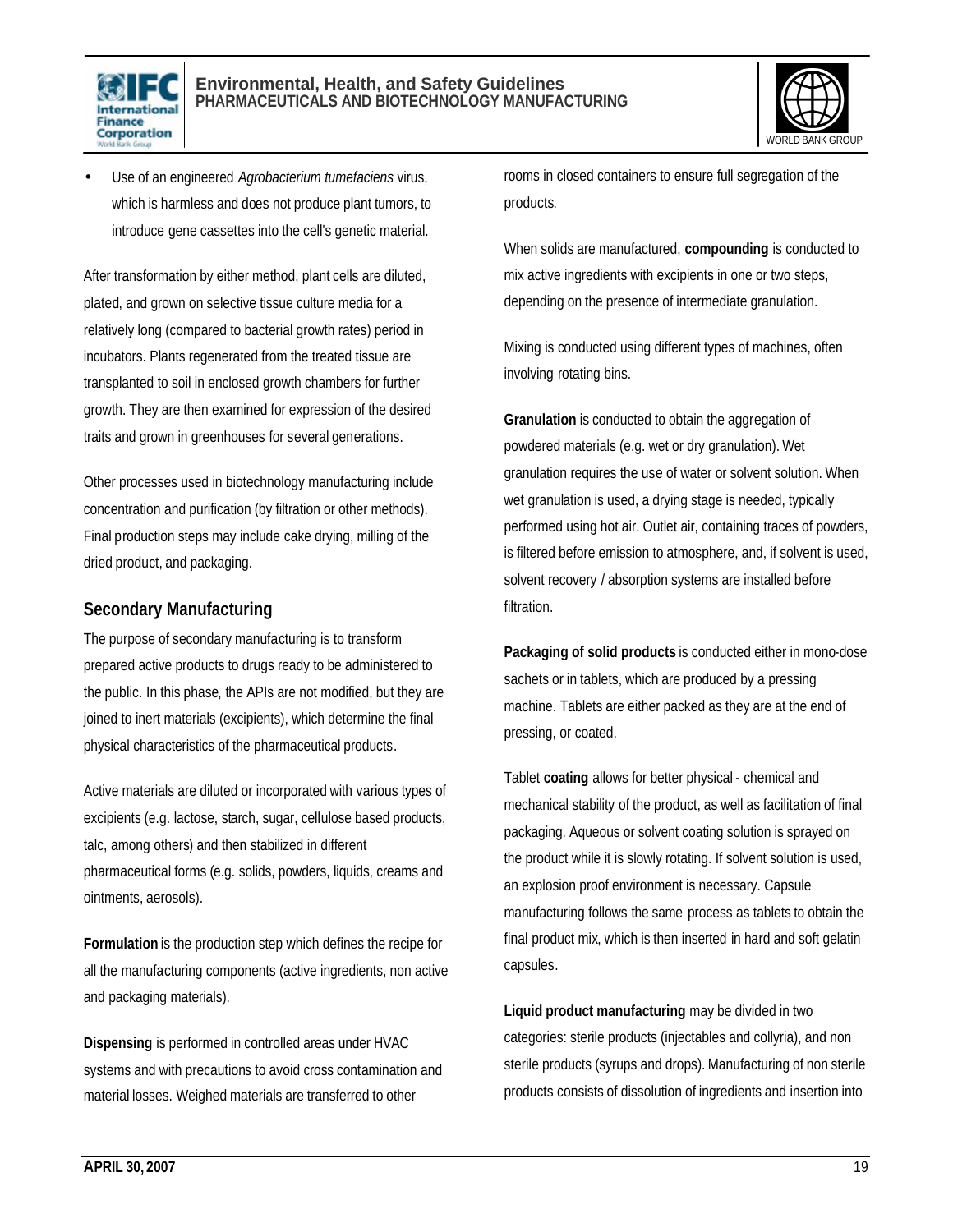



high or small volume containers (e.g. glass, plastic, metallic, etc.).

Injectable products manufacturing requires sterile conditions. Dispensing and solution preparation are conducted in controlled areas. The active principle is normally diluted in WFI (water for injection), which has undergone several purification steps to final distillation or reverse osmosis treatment.

**Packaging materials for liquid solutions** are glass or plastic. In case of the use of plastic (polyethylene, polythene and polypropylene), the filling equipment is simple and compact. Plastic ampoules or bottles are preformed from granules and then welded immediately after the filling. In case of the use of glass containers (normally open ampoules or vials), they are previously washed, sterilized and depyrogenized.

Filling and welding operations are performed under laminar flow. For welding a pure fuel (natural gas or liquid propane) is used to avoid any contamination. Glass remaining from welding can be contaminated. It is typically collected, washed and filtered, and discharged as clean glass. A similar treatment is conducted if plastic materials are used.

The use of isolator technology is necessary to minimize human intervention in processing areas and to decrease the risk of microbiological contamination of aseptically manufactured products. Isolators are designed as fully sealed systems incorporating a sterilization mechanism. Air classification required for the airborne environmental parameters depends on the design of the isolator and its application. The clean room / isolator should be controlled and should meet international requirements for aseptic processing and manufacture of sterile medicinal products<sup>31</sup>.

As an alternative to the use of primary glass containers, Blow / Fill / Seal technology may be used to package aseptic liquid products. The technology has three main steps including formation of plastic containers from a thermoplastic granulate, liquid filling, and final sealing.

Before final packaging, the product may undergo high temperature treatment (more than 121°C) by autoclave for sterilization, provided active products are not damaged by exposure to high temperatures.

**Creams and ointments manufacturing**: After dispensing and compounding of active principles and excipients, the manufacturing process consists of fusion of solid mass and addition of surfactant agents and water or oil. The final production stage before packaging is performed in an emulsifier.

**Aerosols** are obtained by mixing of a liquid product with an inert gas in pressurized metallic, plastic or glass containers.

### **Associated Auxiliary Facilities**

#### *Water Supply and Treatment*

Water is generally needed both for the process (e.g., dilution) and for other uses including cooling water, deionized water, equipment and piping cleaning water, etc. Water for injection (WFI) is used for manufacture of injectable products and in any process where sterile conditions are needed. Water purity is obtained by deionized water distillation or by double reverse osmosis. The storage tank is blanketed with pure nitrogen or air. Piping and storage are maintained at a temperature higher than 80°C, and water is continuously recycled to avoid contamination.

l

<sup>&</sup>lt;sup>31</sup> Airborne environmental requirements for sterile drug production and clean rooms are provided by the US Food and Drug Administration (FDA), Center for Drug and Evaluation Research; the United States Pharmacopeia Convention

 $\overline{a}$ (USP), Chapter 1116; and by the European Commission Directive 2003/94/EC, of 8 October 2003, Annex 1.